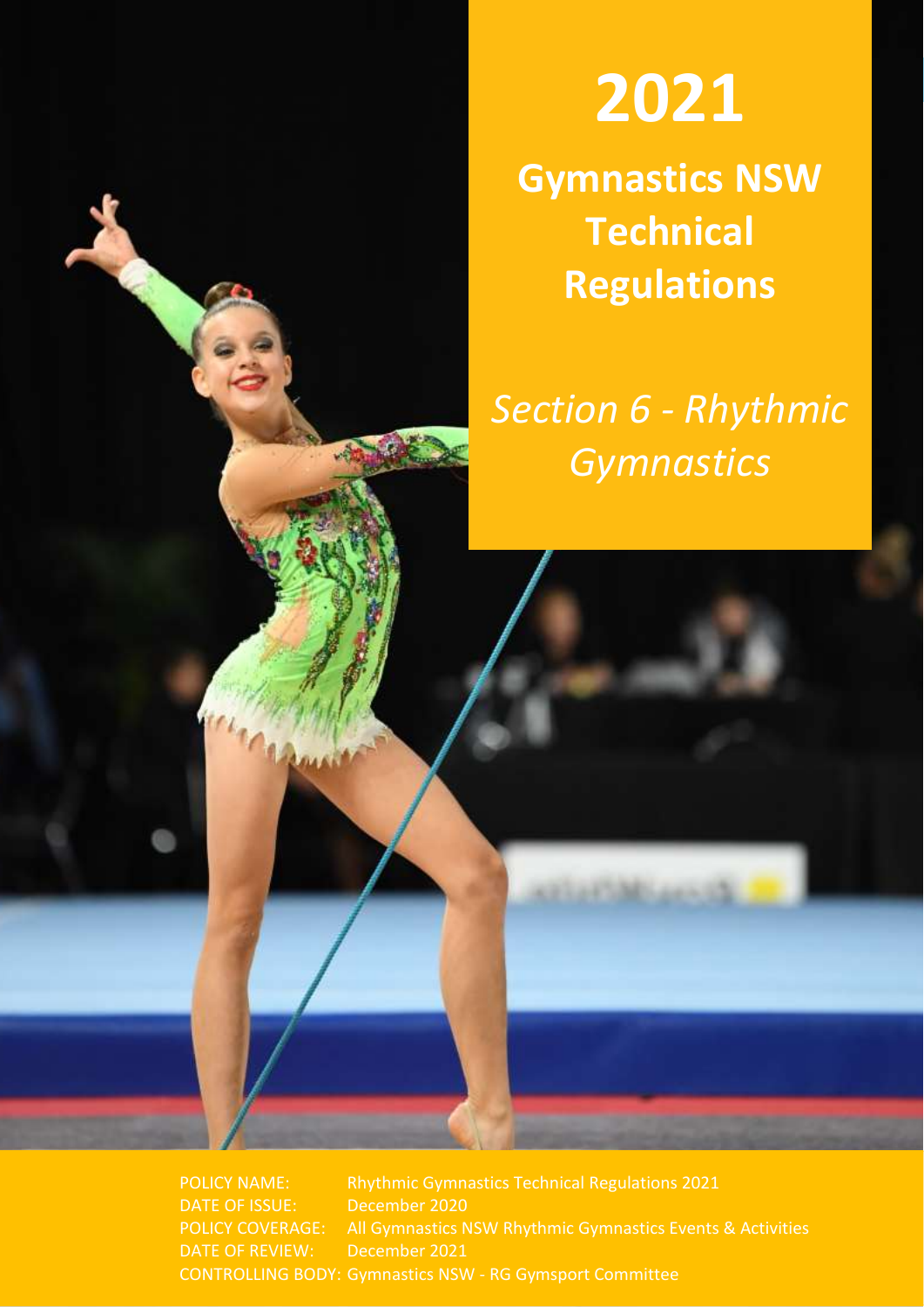

# **Table of Contents**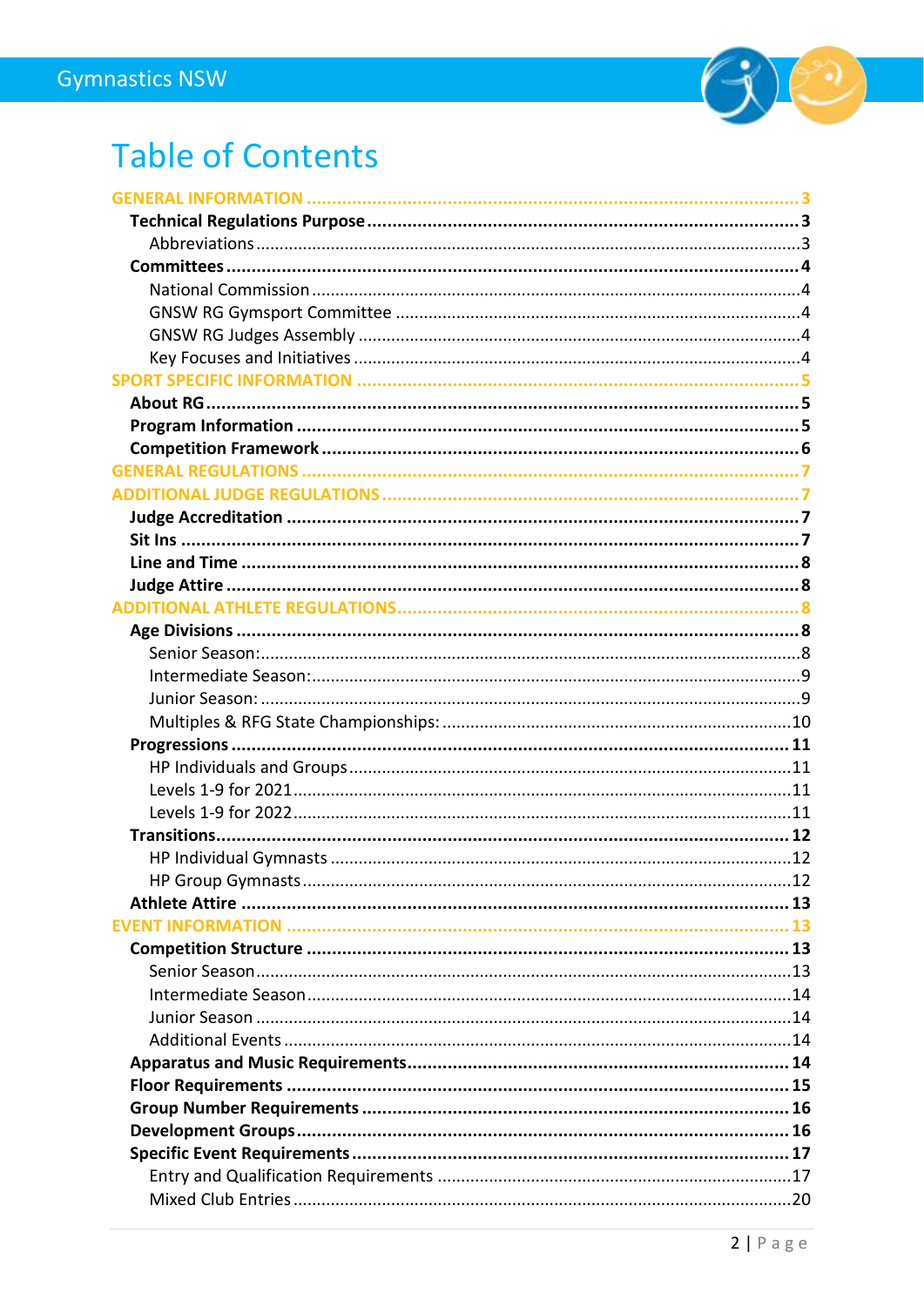

# <span id="page-2-0"></span>General Information

### <span id="page-2-1"></span>Technical Regulations Purpose

This is to be read in conjunction with the GNSW General [Regulations Section.](https://www.nswgymnastics.com.au/)

The FIG Code of Points and Technical Regulations, and the Gymnastics Australia Technical Regulations provide governance for Rhythmic Gymnastics (RG). This handbook provides RG in NSW with general and program information, technical regulations, event information and selection process, policies and forms.

The RG Gymsport Committee shall be master of its own procedures.

Where any event occurs that is not elsewhere provided in these regulations, any decision or action required shall be decided by a simple majority vote of the Committee, whose determination of the matter shall be final and not to be construed as having set a precedent.

Whereby error or omission any of the foregoing regulations shall require interpretation, the original intent of the Committee in the framing of the subject regulation shall prevail, rather than the letter of the law.

#### <span id="page-2-2"></span>Abbreviations

| <b>ALP</b>   | <b>Australian Levels Program</b>              |
|--------------|-----------------------------------------------|
| <b>CoP</b>   | <b>Code of Points</b>                         |
| <b>ESDO</b>  | <b>Events and Sports Development Officer</b>  |
| <b>FIG</b>   | <b>Federation International Gymnastics</b>    |
| <b>GA</b>    | <b>Gymnastics Australia</b>                   |
| <b>GNSW</b>  | <b>Gymnastics New South Wales</b>             |
| <b>HP</b>    | <b>High Performance</b>                       |
| <b>NCC</b>   | <b>National Clubs Carnival (GA Event)</b>     |
| <b>RG GC</b> | <b>Rhythmic Gymnastics Gymsport Committee</b> |
| <b>RG JA</b> | <b>Rhythmic Gymnastics Judge Assembly</b>     |
| <b>RFG</b>   | <b>Rhythmic Freehand Group</b>                |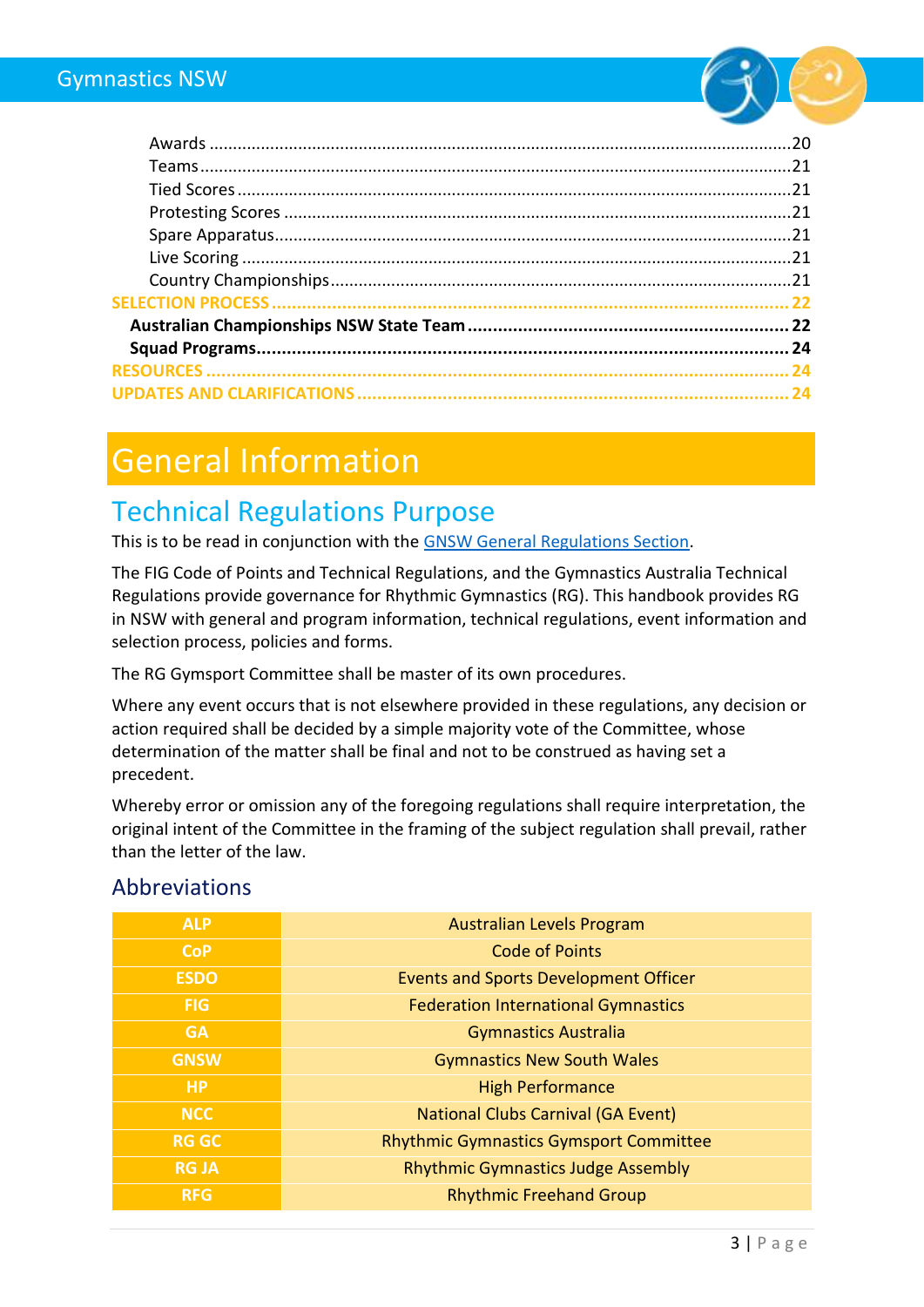

### <span id="page-3-0"></span>**Committees**

#### <span id="page-3-1"></span>National Commission

The GA National Commission consists of the following positions:

- Technical Director
- Judging Coordinator
- Project Officers x3

Further information on the commission can be found on the [GA Website.](https://www.gymnastics.org.au/GA/Gymsports/Rhythmic_Gymnastics/National_Commission/Shared_Content/Gymsports/RG/RG_National_Commission.aspx?hkey=cfdab0be-0098-4f58-9c40-db1e2ad199c5)

#### <span id="page-3-2"></span>GNSW RG Gymsport Committee

| <b>Technical Director</b>                                  | <b>Catherine Western</b> | Email |
|------------------------------------------------------------|--------------------------|-------|
| <b>Judging Coordinator</b>                                 | Magdalena Atcheson       | Email |
| <b>Competition Coordinator</b>                             | Philip Western           | Email |
| Elite Representative                                       | Danielle Le Ray          | Email |
| Project Officer 1                                          | Jaelle Cohen             | Email |
| Project Officer 2                                          | Amybeth Owen             | Email |
| <b>GNSW Events &amp; Sports Development Officer (ESDO)</b> | Emma Vazquez Borges      | Email |

#### <span id="page-3-3"></span>GNSW RG Judges Assembly

| <b>Judging Coordinator</b> | Magdalena Atcheson |       |
|----------------------------|--------------------|-------|
| Project Officer 1          | Michelle Huo       | Email |
| Project Officer 2          | Virginia Elliott   |       |
| Project Officer 3          | Brenda Walsh       |       |

#### <span id="page-3-4"></span>Key Focuses and Initiatives

The GNSW RG Committees have identified to develop an online Education Hub for 2021 which will hold information on three key focus areas and initiatives to support our Gymsport Annual Plans. These include but not limited to;

| <b>Development</b>                        | <b>Strategic</b>                                 | Engagement                     |
|-------------------------------------------|--------------------------------------------------|--------------------------------|
| Coach and Judge Education<br>Courses      | HP Squads                                        | <b>Community Zoom Meetings</b> |
| Resources                                 | Sustainability and<br><b>Engagement Strategy</b> | Facebook Groups                |
| Community Workshops and<br><b>Clinics</b> | <b>Mentor Programs</b>                           | Newsletters/Updates            |

If you have any suggestions or feedback on the key focuses and initiatives please get in touch via the [online form.](https://www.jotform.com/GymnasticsNSW/gnsw-committee-meetings--item-for-d)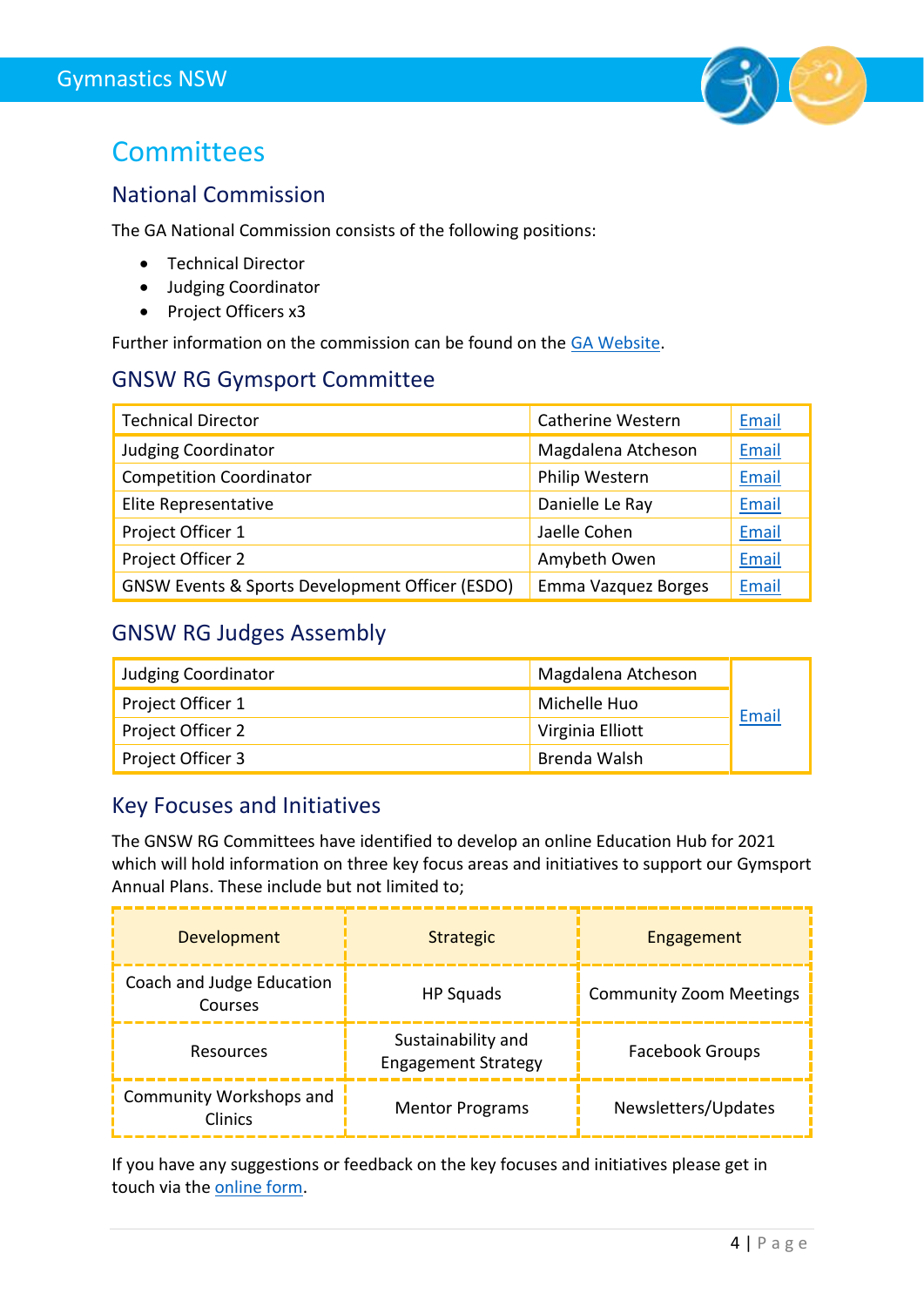# <span id="page-4-0"></span>**Sport Specific Information**

### <span id="page-4-1"></span>About RG

For more information about RG and how to get involved please refer to the [GNSW Website.](http://www.gymnsw.org.au/NSW/Members/Rhythmic_Gymnastics/About/NSW/Gymsports/Rhythmic/About_Rhythmic_Gymnastics.aspx?hkey=6ac62a06-19f4-42bc-9aa0-3d8dcd1f3664)

#### <span id="page-4-2"></span>Program Information

Rhythmic Gymnastics in Australia is divided into two streams;

Levels Stream/Broad Participation: Individual Levels 1-9, Multiples and Rhythmic Freehand Group (RFG)

High Performance: International and elite individual and group.

**For 2021,** the Levels Stream and Broad Participation divisions work from the Australian Levels Program 2018-2020 guidelines and ALP Clarifications- June 2020. The High Performance Stream works from the FIG 2017 - 2020 Code of Points.

All errata's or clarification documents will be found on the on the Updates and Clarifications Section on the [GNSW Technical Regulations Website.](https://www.nswgymnastics.com.au/event-forms-resources-and-updates)

**The Australian Levels Program 2018 - 2020** can be downloaded from the [GA Website](https://www.gymnastics.org.au/Ga/Contact_Management/Sign_In.aspx?WebsiteKey=8758252e-cc41-4d08-8411-f89e6e96780a&LoginRedirect=true&returnurl=%2fGA%2fGymsports%2fRhythmic_Gymnastics%2fTechnical_Information%2fShared_Content%2fGymsports%2fRG%2fRG_Technical_Regulations.aspx%3fhkey%3de3152107-1fe4-45d5-a39b-a45e563323f7) if you hold an RG accreditation.

**The FIG CoP 2018- 2020** can be downloaded from the [FIG Website.](https://www.fig-gymnastics.com/site/rules/rules.php#5)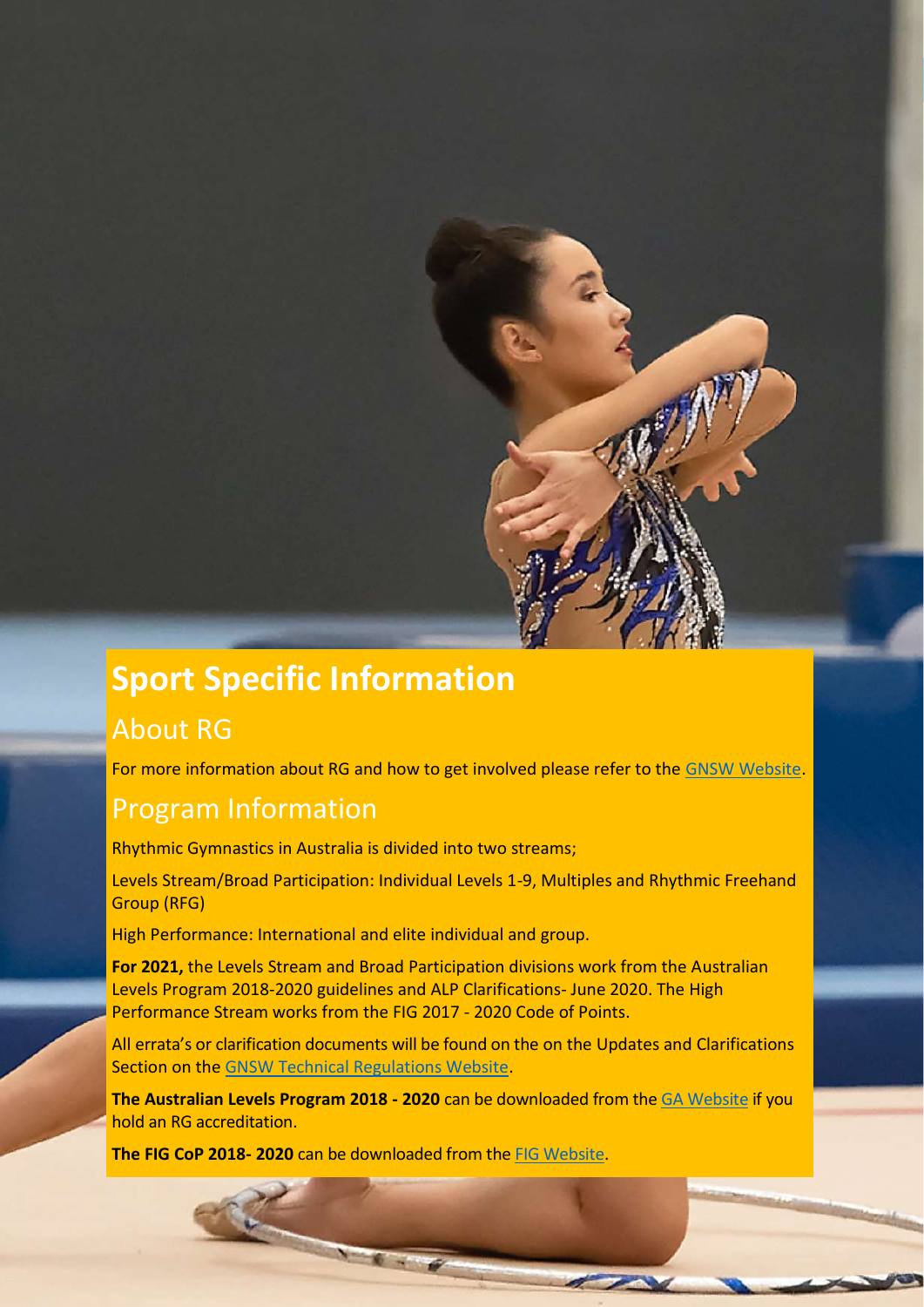

### <span id="page-5-0"></span>Competition Framework

The competitive stream offers a progression through various levels which aims to nurture gymnasts, build their ability and skills and prepare them for successful representation at national and international events. The current competition framework and pathway diagram are shown below. The decision to maintain flexible age groupings for individual HP athletes will continue until the end of this cycle. Please refer to th[e GA Regulations](https://www.gymnastics.org.au/GA/About_Us/By-laws__Policies___Technical_Regulations/Ga/About/By-laws__Policies___Technical_Regulations.aspx?hkey=08379530-4144-406e-ba6f-914e3e53d934) for the final competition framework.



#### **RHYTHMIC GYMNASTICS NATIONAL PROGRAM**

Levels 1-4 and Stages 1-2 are implemented within the states and territories and have the goal of encouraging participation. These gymnasts do not compete at national events, the only exception is stage 2 gymnasts competing at NCC in the level stated in the GA Technical [Regulations.](https://www.gymnastics.org.au/bylawsregulations)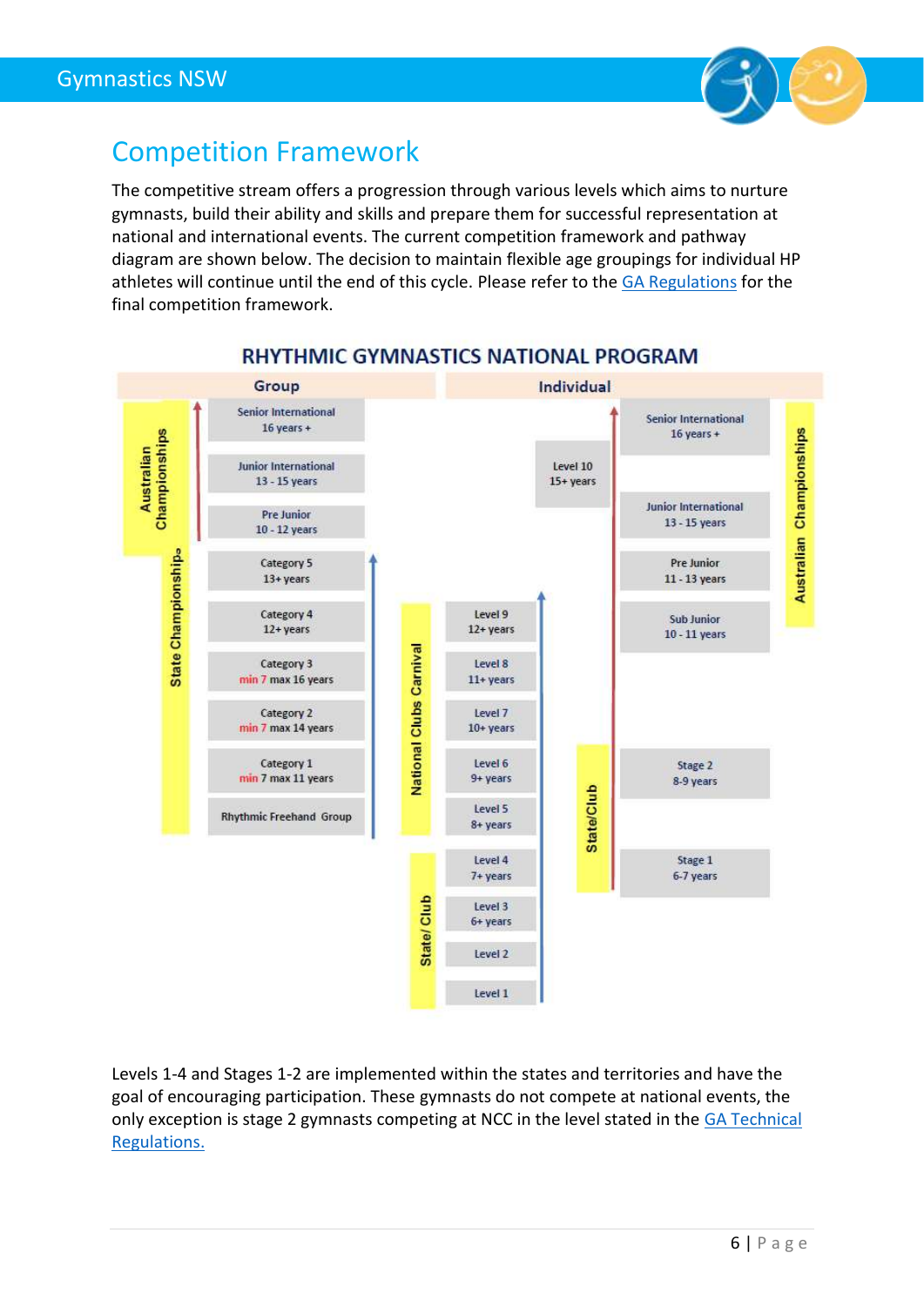

# <span id="page-6-0"></span>General Regulations

To access all club, coach, judge, athlete, volunteer and competition regulations, please visit the [GNSW Technical Regulations Website.](https://www.nswgymnastics.com.au/)

# <span id="page-6-1"></span>Additional Judge Regulations

### <span id="page-6-2"></span>Judge Accreditation

In Addition to the Accreditation Table located on the [General Regulations Website,](https://www.nswgymnastics.com.au/judge-regulations) Please see below additional information for each level of accreditation.

| <b>Accreditation in</b><br><b>NSW</b> | <b>Difficulty</b>                                                                                               | Artistry                                              | <b>Execution</b><br><b>Technical</b>                  | <b>Double</b><br><b>Panelling</b> |
|---------------------------------------|-----------------------------------------------------------------------------------------------------------------|-------------------------------------------------------|-------------------------------------------------------|-----------------------------------|
| Beginner-Brevet                       | Level 1-2 gymnasts are assessed on a Basic, Better,<br>Best criteria sliding scale for each of 6 elements.      |                                                       |                                                       | N/A                               |
| <b>Beginner</b>                       | N/A                                                                                                             | N/A                                                   | Level 3-6                                             | N/A                               |
| Intermediate                          | Level 3-6<br>Stages 1-2                                                                                         | Level 3-8<br>Stages 1-2<br>$RFG*$                     | Category 1-2<br>Stages 1-2<br>$RFG*$                  | N/A                               |
| Advanced                              | Level 7-9<br>Category 1-5<br>$RFG*$                                                                             | <b>Level 9-10</b><br>Category 1-5<br><b>HP Groups</b> | <b>Level 7-10</b><br>Category 3-5<br><b>HP Groups</b> | $D1-4$                            |
| <b>Advanced Silver</b>                | <b>HP Groups</b><br><b>HP Individuals</b><br>& L10                                                              | <b>HP Individuals</b>                                 | <b>HP Individuals</b>                                 | $D1-4$                            |
| <b>Brevet</b>                         | $D1-4$<br>All levels all panels<br>Artistry<br>Execution                                                        |                                                       |                                                       |                                   |
| $RFG*$                                | Judges must attend the compulsory RFG judges' meetings prior to the<br>event in order to judge these divisions. |                                                       |                                                       |                                   |
| Double Panelling                      | Brevet Judges are first preference for double panelling                                                         |                                                       |                                                       |                                   |

**Please note; These are recommended accreditation requirements in NSW only and judges must refer to the FIG and GA Technical Regulations when attending as a Judge at any GA or International events. Judges attending events outside of NSW are required to submit a [judging report](https://www.jotform.com/GymnasticsNSW/gnsw-rg-judging-report) to the RG JA within 3 weeks of returning from the event.**

### <span id="page-6-3"></span>Sit Ins

- Beginner Judges are permitted to sit in at Junior and Intermediate Trials.
- Intermediate and Advanced Judges are permitted to sit in at all Trial events.

Please note; At any GNSW State Championships sit ins will not be possible.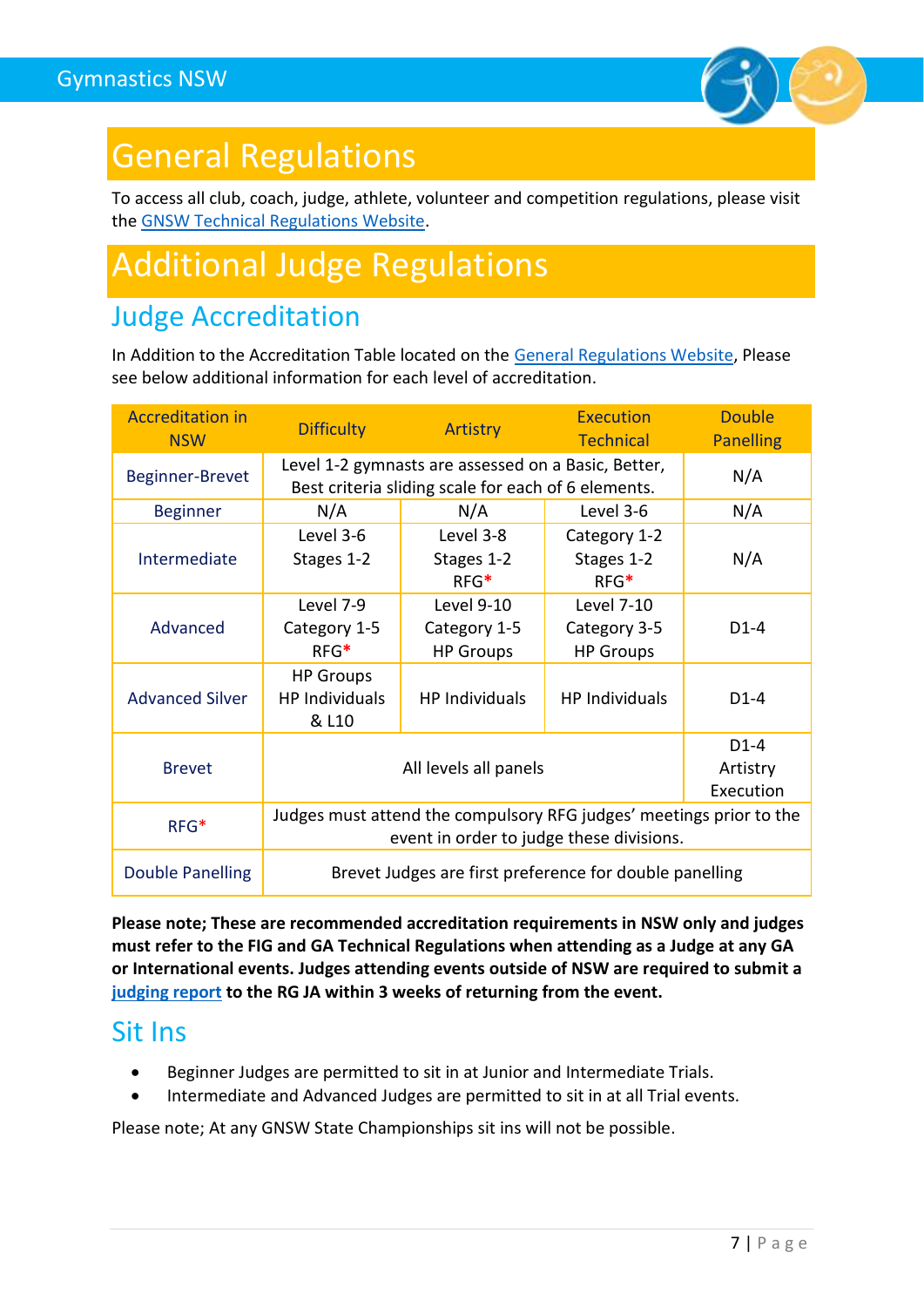

### <span id="page-7-0"></span>Line and Time

- Beginner Judges are permitted to judge line and time at GNSW Intermediate Trials and Intermediate State Championships.
- Intermediate, Advanced and Advanced Silver Judges are permitted to judge line and time at all GNSW Trials and State Championships.

### <span id="page-7-1"></span>Judge Attire

Judges must meet the dress requirements as listed in the [GA Technical Regulations.](https://www.gymnastics.org.au/GA/About_Us/By-laws__Policies___Technical_Regulations/Ga/About/By-laws__Policies___Technical_Regulations.aspx?hkey=08379530-4144-406e-ba6f-914e3e53d934)

Judges who do not conform to the competition attire dress code requirements may be asked to leave the competition floor.

# <span id="page-7-2"></span>Additional Athlete Regulations

### <span id="page-7-3"></span>Age Divisions

<span id="page-7-4"></span>Senior Season: Stages 1-2 and Development Group is a state-based program. All other levels/divisions are listed below as per th[e GA Technical Regulations.](https://www.gymnastics.org.au/bylawsregulations)

| Level                    | <b>Age Divisions</b>                                    |
|--------------------------|---------------------------------------------------------|
| Stage 1                  | Turning 6-7                                             |
| Stage 2                  | Turning 8-9                                             |
| Sub Junior               | Turning 10-11                                           |
| Pre Junior               | Turning 11-13                                           |
| Level 9                  | Junior - Turning 12-15<br>Senior - Turning 16 or over   |
| Junior International     | Turning 13-15                                           |
| Level 10                 | Turning 15 or over                                      |
| Senior International     | Turning 16 or over                                      |
| <b>Development Group</b> | Turning 6-10- Please refer to the Group<br>Requirements |
| <b>Pre Junior Group</b>  | Turning 10-12                                           |
| <b>Junior Group</b>      | Turning 13-15                                           |
| <b>Senior Group</b>      | Turning 16 or over                                      |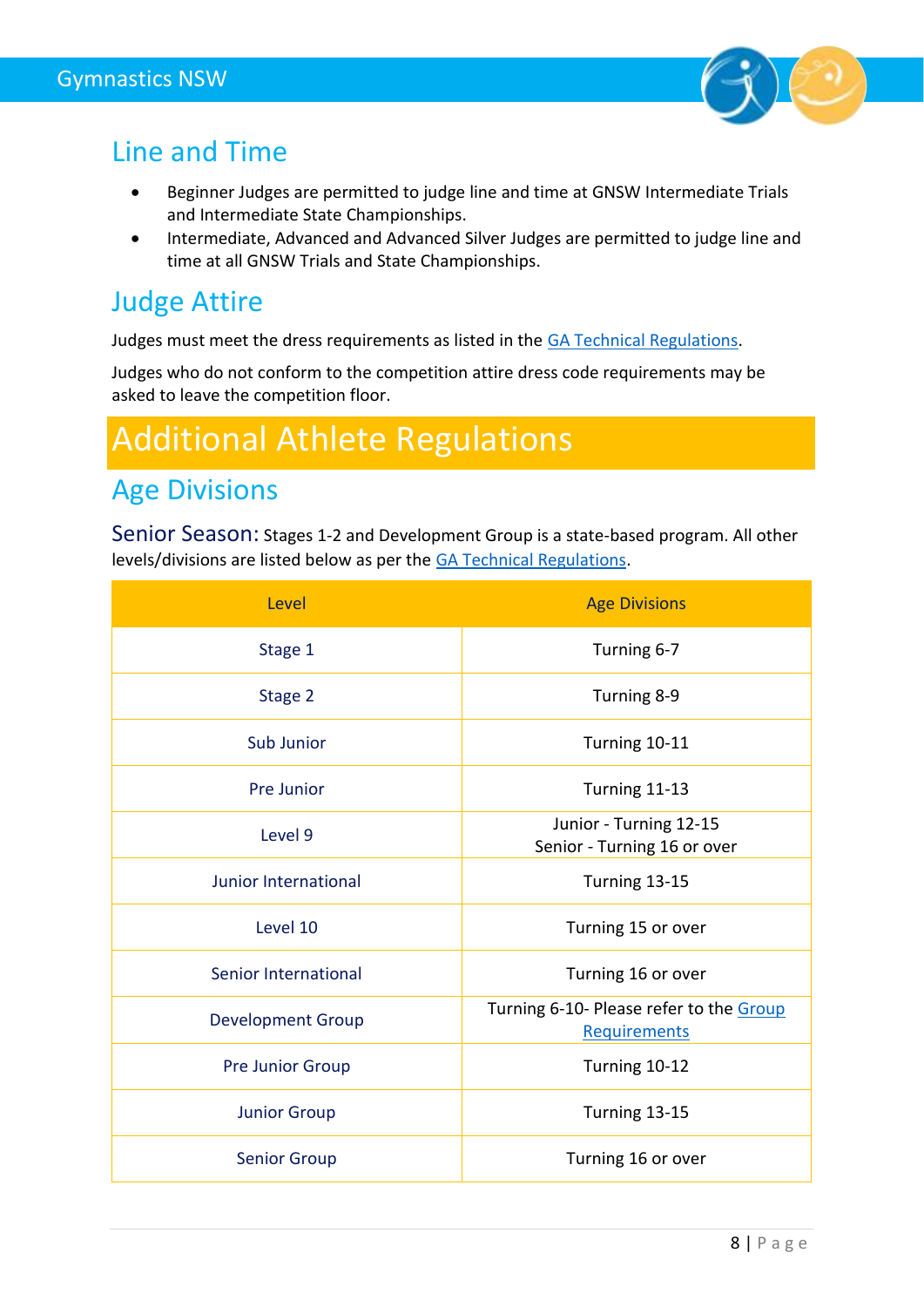

<span id="page-8-0"></span>Intermediate Season: There are 3 age divisions in Level 5-6 in NSW and two divisions for Level 7-8. Please refer to the **GA Technical Regulations** for age divisions for these gymnasts if attending NCC.

| Level   | <b>Age Divisions</b>                                                          |
|---------|-------------------------------------------------------------------------------|
| Level 5 | Junior-Turning 8-11<br>Senior A-Turning 12-13<br>Senior B- Turning 14 or over |
| Level 6 | Junior-Turning 9-12<br>Senior A-Turning 13-14<br>Senior B- Turning 15 or over |
| Level 7 | Junior-Turning 10-13<br>Senior-Turning 14 or over                             |
| Level 8 | Junior-Turning 11-14<br>Senior-Turning 15 or over                             |

#### <span id="page-8-1"></span>Junior Season:

Level 1-3 minimum turning 6 and Level 4 minimum turning 7 in year of competition.

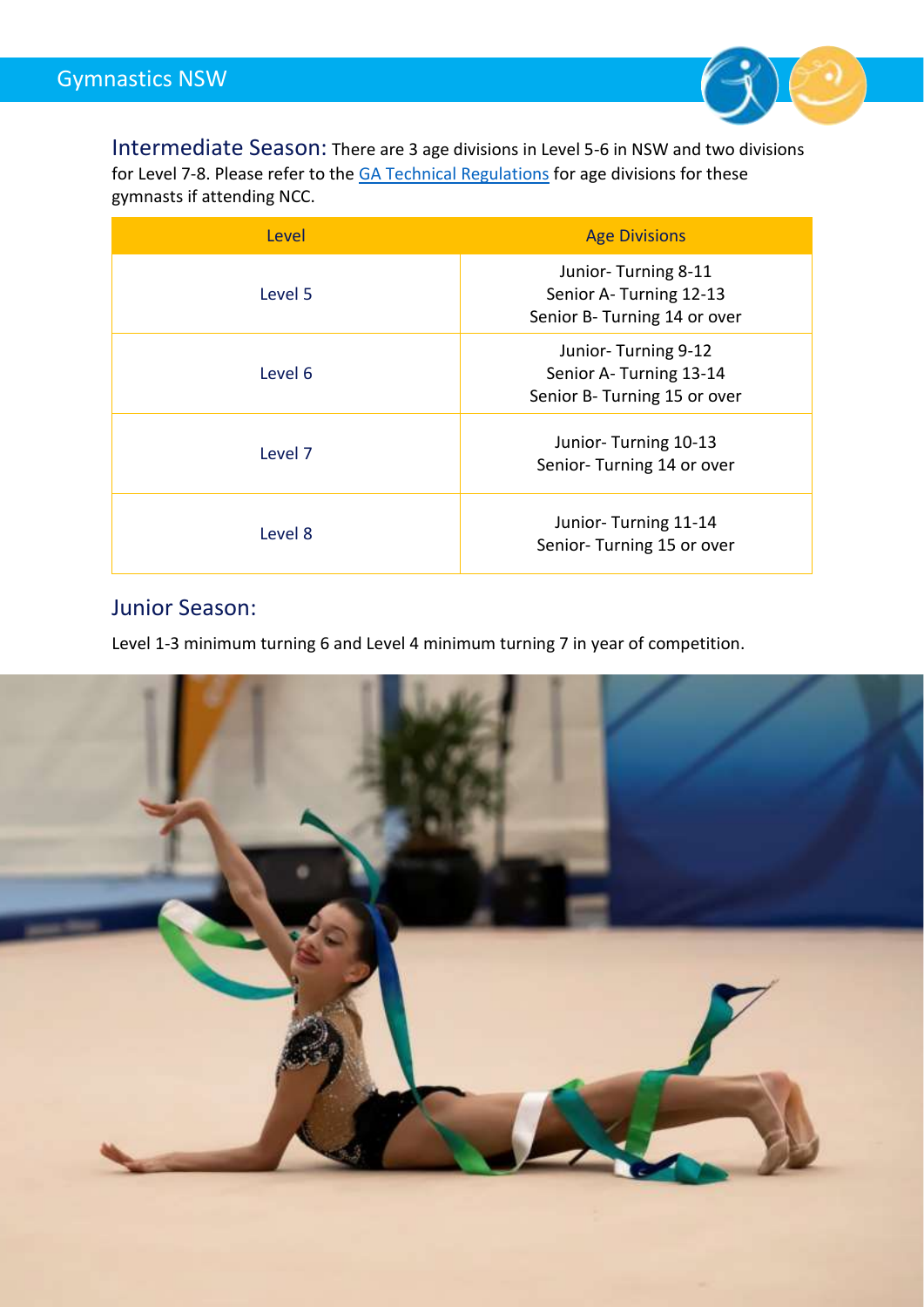

### <span id="page-9-0"></span>Multiples & RFG State Championships:

There are additional categories/divisions offered in NSW. Please refer to the [GA Technical](https://www.gymnastics.org.au/bylawsregulations)  [Regulations](https://www.gymnastics.org.au/bylawsregulations) for NCC categories/divisions. **Gymnasts attending NCC must be minimum of 7 years.**

| <b>Category</b>                                                                                                                               | <b>Age Divisions</b>                                                                                                                          |
|-----------------------------------------------------------------------------------------------------------------------------------------------|-----------------------------------------------------------------------------------------------------------------------------------------------|
| Cat 1 Trio                                                                                                                                    | Junior-Turning 6-8                                                                                                                            |
| Cat 1 Group*                                                                                                                                  | Senior-Turning 9-11<br>Stage 1 & 2- Turning 6-9                                                                                               |
| Cat 2 Trio                                                                                                                                    |                                                                                                                                               |
| Cat 2 Group*                                                                                                                                  | Max age 14 years                                                                                                                              |
| Cat 3 Trio                                                                                                                                    |                                                                                                                                               |
| Cat 3 Group                                                                                                                                   | Max age 16 years                                                                                                                              |
| Cat 4 Trio                                                                                                                                    |                                                                                                                                               |
| Cat 4 Group                                                                                                                                   | Turning 12 or over                                                                                                                            |
| Cat 5 Trio                                                                                                                                    |                                                                                                                                               |
| Cat 5 Group*                                                                                                                                  | Turning 13 or over                                                                                                                            |
| <b>RFG Division A</b>                                                                                                                         | Novice; any age, but only if a club is not able to<br>enter any other age grouping<br>6-8 years<br>8-10 years<br>10-12 years<br>$12-14$ years |
| <b>RFG Division B</b>                                                                                                                         | 14-16 years<br>$16+$ years                                                                                                                    |
| * Cat 1-2 Group can include 1 Stages athlete and Cat 5 Group can include 1 or 2 HP<br>athletes - making up less than 50% of the club's entry. |                                                                                                                                               |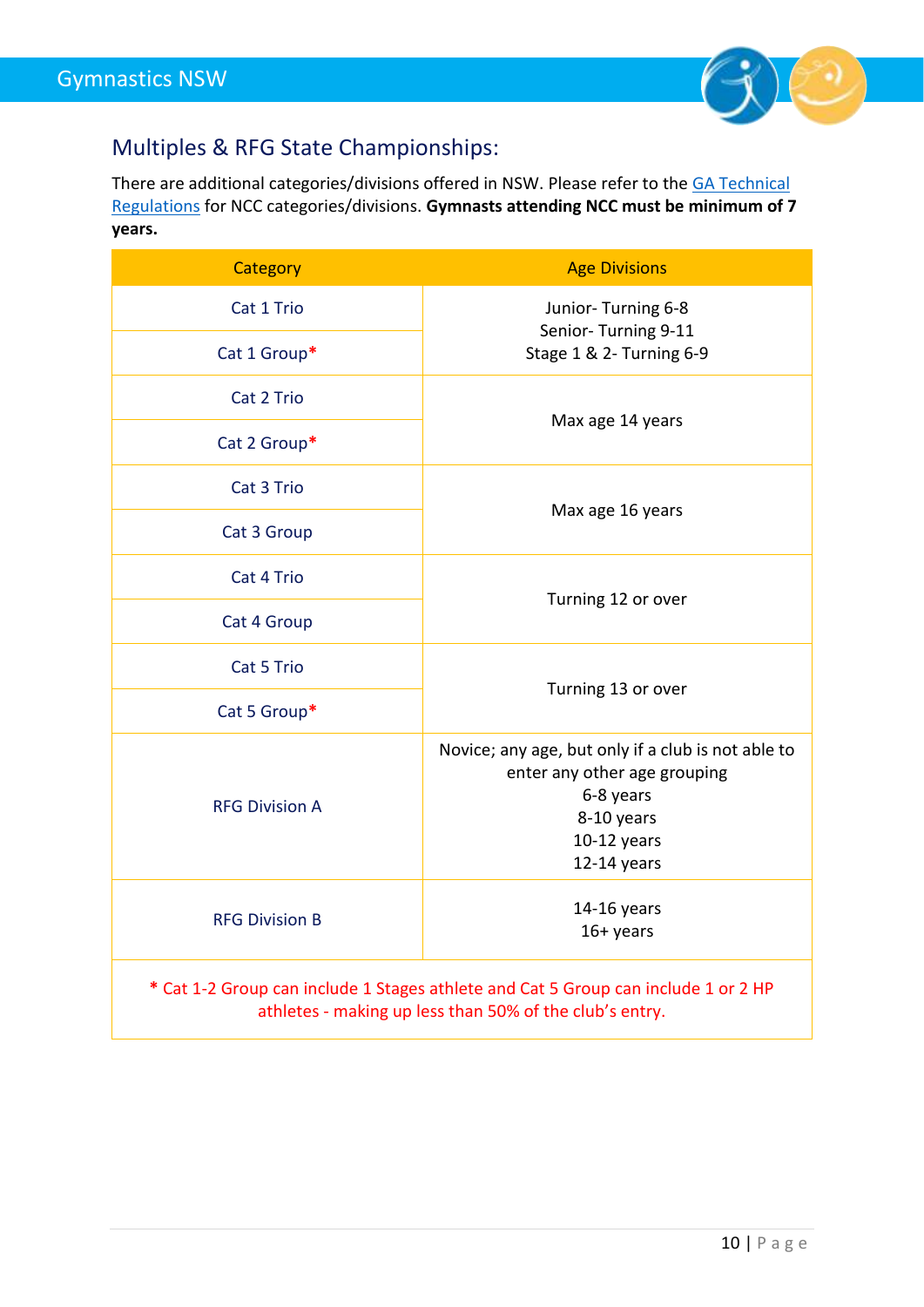

### <span id="page-10-0"></span>Progressions

#### <span id="page-10-1"></span>HP Individuals and Groups

HP Individuals and Groups staying in the HP Pathway must follow the age requirements listed in the FIG CoP/GA Technical Regulations to determine what division to compete in. This includes HP Group gymnasts transitioning to HP Individual divisions.

#### <span id="page-10-2"></span>Levels 1-9 for 2021

There is no mandatory progression for Levels 1-9.

Coaches/Clubs have three options for L1-9 gymnast progressions however must follow the age requirements listed in the [Athlete Regulations Section](#page-7-3) for each level/division;

- 1. A Gymnast may stay in the same level/division
- 2. A Gymnast may progress to the next division within the same level

3. A Gymnast may progress to the next level pending on the level is appropriate for their current skills and training hours required for that progression.

<span id="page-10-3"></span>

| <b>Levels 1-9 for 2022</b> |                                                                                                                                                                                                                             |  |
|----------------------------|-----------------------------------------------------------------------------------------------------------------------------------------------------------------------------------------------------------------------------|--|
| Level                      | <b>Mandatory Progression</b>                                                                                                                                                                                                |  |
| Level 1-2                  | There is no mandatory progression.                                                                                                                                                                                          |  |
| Level 3-4                  | Following the 2021 GNSW State<br>Championships mandatory progression is<br>effective immediately for gymnasts who<br>competed in the 2021 GNSW State<br>Championships and achieved; a gold<br>banding award if age eligible |  |
| Level 5-8                  | Following the 2021 GNSW State<br>Championships mandatory progression is<br>effective immediately for gymnasts who<br>were selected and competed at this event.                                                              |  |
|                            | Gymnasts will be required to move to the<br>next level.                                                                                                                                                                     |  |
|                            | Mandatory Progression will be reviewed by<br>the RG GC Post 2021 Season.                                                                                                                                                    |  |
| Level 9                    | There is no mandatory progression,<br>however a gymnast may wish to move to<br>the High Performance pathway after<br>achieving a high standard at Level 9.                                                                  |  |

Please Note; A gymnast can participate, if age eligible, in the **Development Group** and compete in their Individual Levels Competition Season in the same calendar year.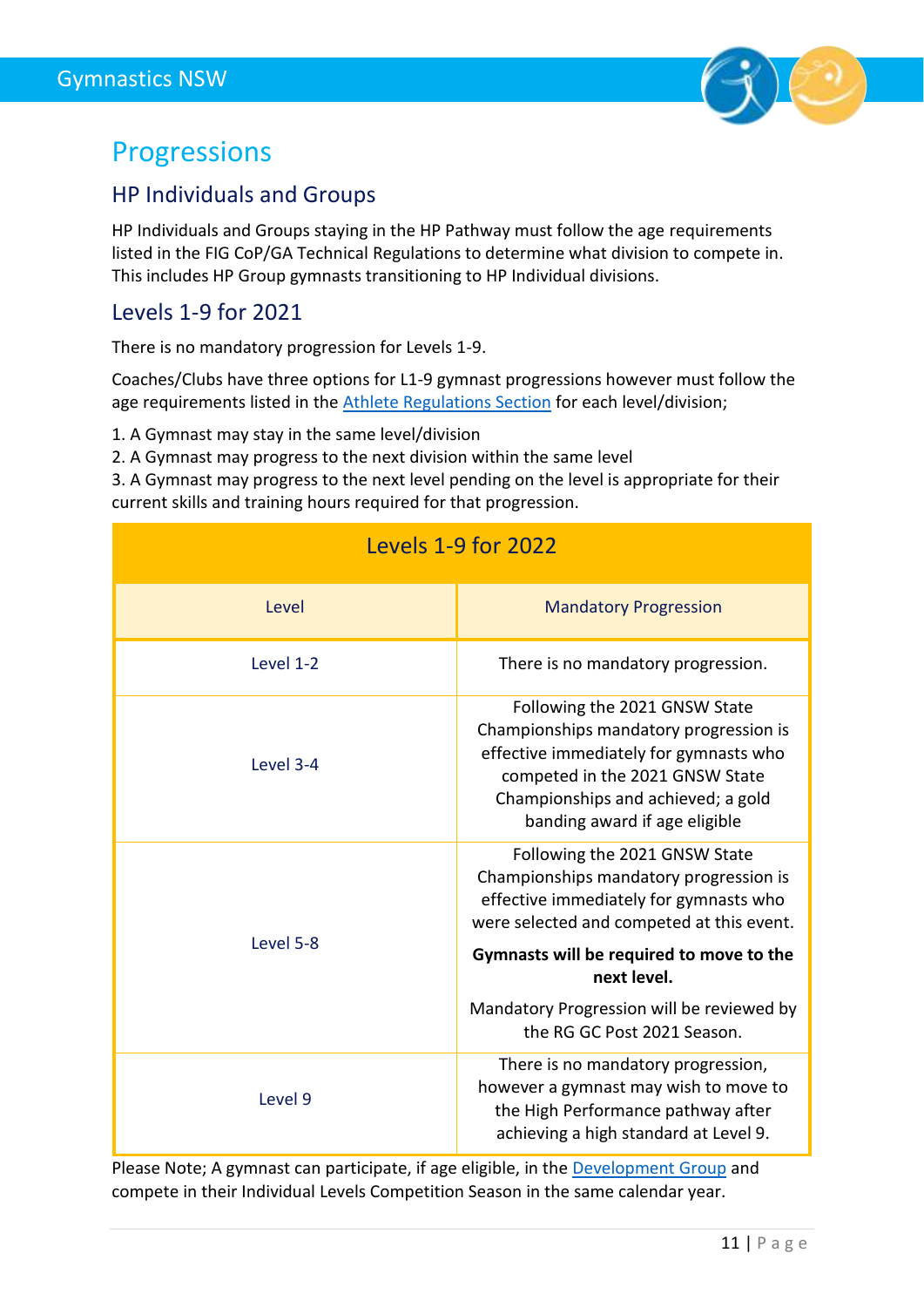### <span id="page-11-0"></span>**Transitions**

#### <span id="page-11-1"></span>HP Individual Gymnasts

Movement for HP Individuals returning to Levels Pathway Stage 1 returning to levels: Minimum Level 4 Stage 2 returning to levels: Minimum Level 5**\*** Sub Junior returning to levels: Minimum Level 7 Pre Junior returning to levels: Minimum Level 8 Junior International returning to levels: Minimum Level 9 Senior International returning to levels: Minimum Level 10

**\***If Stage 2 gymnasts are competing at GA National Clubs Carnival, gymnasts must follow the GA Technical Regulations for the required level to compete in for that event.

#### <span id="page-11-2"></span>HP Group Gymnasts*(returning to Levels Pathway- in NSW for 2021 only.)*

Coaches/Clubs determine the best level placement for these gymnasts. For 2021 into 2022, Clubs/Coaches must follow the GA Technical Regulations for HP Group gymnasts returning to the Levels Pathway.

**Coaches/Clubs must apply [online,](https://www.jotform.com/GymnasticsNSW/gnsw-committee-meetings--item-for-d) with valid reasons, to the RG GC for Special Consideration if they feel their gymnast should not progress as indicated above.**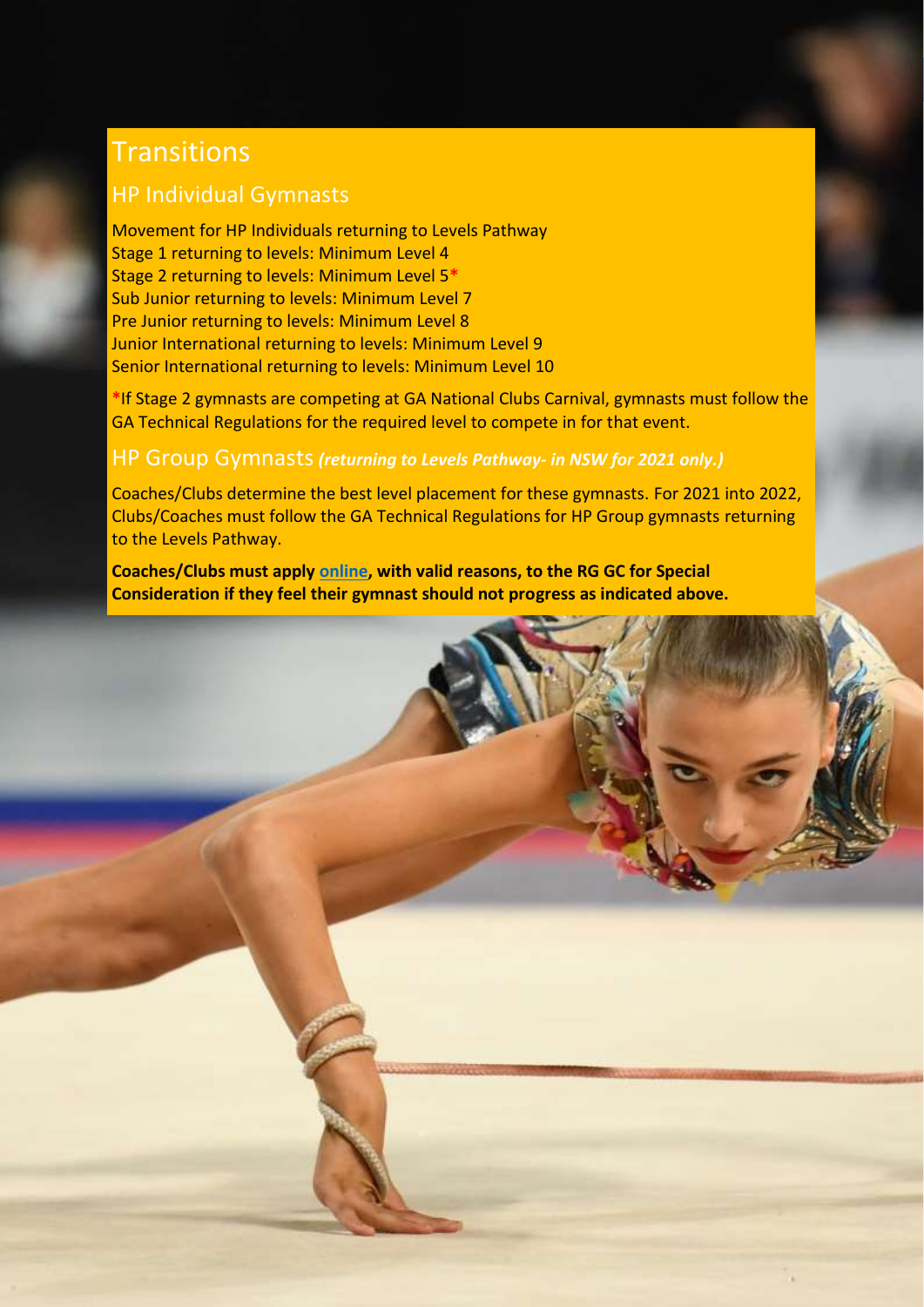

### <span id="page-12-0"></span>Athlete Attire

| <b>Level/Division</b>                                                                                                                                                     | <b>Requirements</b>                                                                                                                                                    |
|---------------------------------------------------------------------------------------------------------------------------------------------------------------------------|------------------------------------------------------------------------------------------------------------------------------------------------------------------------|
| Senior Season: which includes Stage 1-2,<br>Sub Junior, Pre Junior, Junior, Senior, Level<br>9, Level 10<br><b>Intermediate Season: which includes Levels</b><br>$5 - 8.$ | Optional leotard/unitards for individuals;<br>same material, style, colour and design for<br>groups except for patterned material which<br>may have slight variations. |
| <b>HP Groups</b><br><b>Multiples &amp; RFG</b>                                                                                                                            | Same material, style, colour and design for<br>group with the exception of patterned<br>material which may have slight variations.                                     |
| Junior Season: Level 3-4                                                                                                                                                  | Level 3-4 compete in Club leotard/unitard,<br>the colours of which are registered with<br>GNSW.                                                                        |
| Junior Season: Level 1-2                                                                                                                                                  | Level 1-2 compete in a black/navy leotard.<br>Skirts are not permitted however gymnasts<br>may wear plain black/navy bike shorts on<br>top of the leotard.             |

**For presentations**, gymnasts wear a leotard unless advised otherwise by the Competition Coordinator or Floor Marshal.

**Clubs need to be aware of requirements for leotard/unitards in the FIG CoP and ALP. Any gymnast who does not adhere to these requirements, without prior approval from the RG GC, may receive a 0.30 penalty per routine at GNSW or sanctioned competitions.**

# <span id="page-12-1"></span>Event Information

### <span id="page-12-2"></span>Competition Structure

Competitions for Rhythmic Gymnastics in NSW are split into three seasons:

#### <span id="page-12-3"></span>Senior Season

Which includes **Stage 1-2\***, Sub Junior, Pre Junior, Junior, Senior, **Level 9\*\***, Level 10*,*  **Development Group\***, Pre-Junior Group, Junior Group and Senior Group.

- Senior Trial 1 & 2
- Senior State Championships

**\*Please note there is no State Championships for Stage 1-2 and Development Group gymnasts** in NSW. It is recommended that stages attend interstate competitions in addition to the Senior Trials held in NSW. Development Group has been implemented only in NSW (not Nationally) to encourage clubs to participate in groups and develop a pathway into HP Groups.

**\*\*Level 9** has been moved out of the Intermediate Season only in NSW (not Nationally) and has been added into the Senior Season for a smoother transition for gymnasts in NSW moving into Level 10. Level 9 will not be included at Australian Championships and will remain in GA National Clubs Carnival.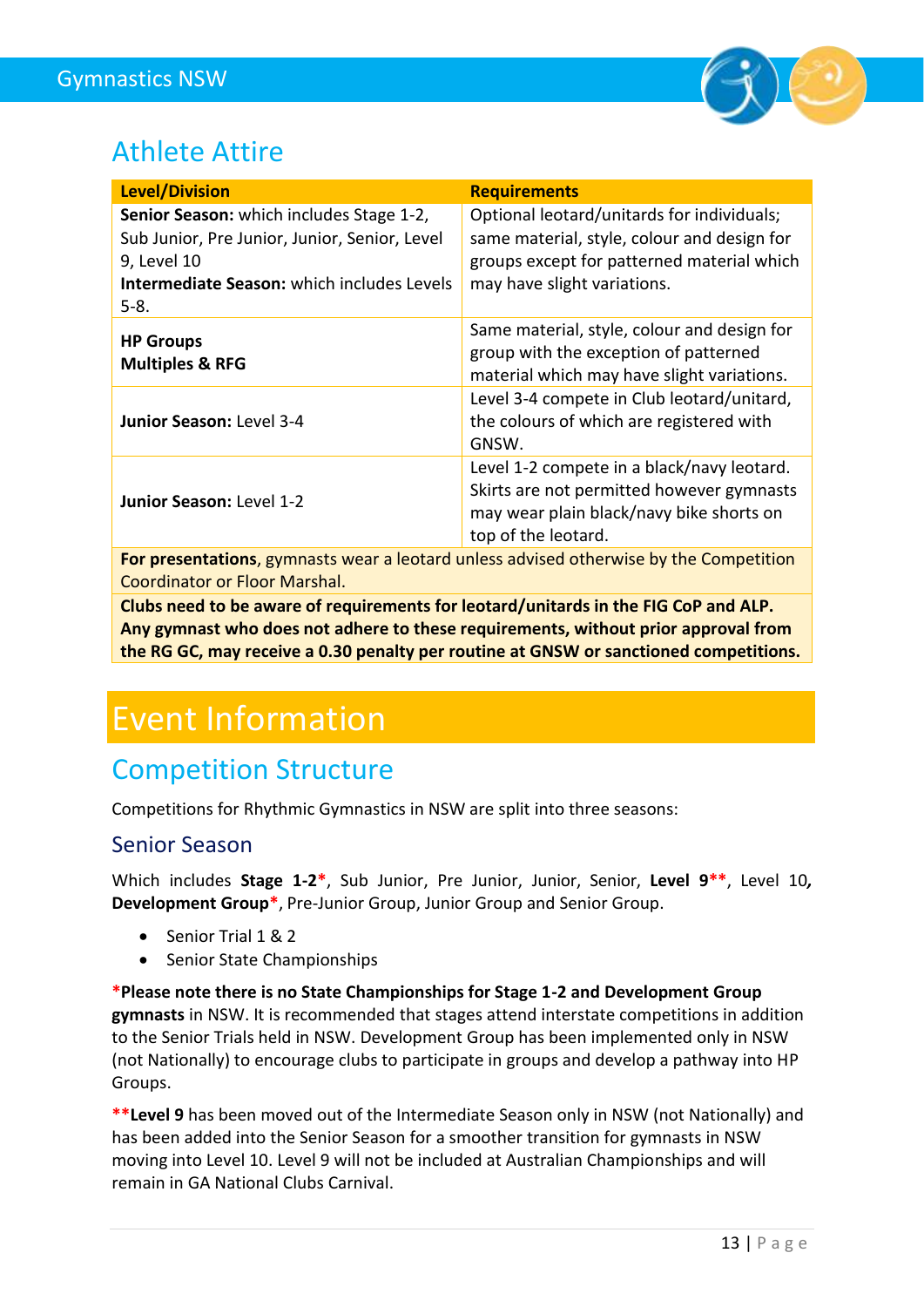

#### <span id="page-13-0"></span>Intermediate Season

Which includes Levels 5-8.

- Intermediate Trials 1 & 2 (run by Regional Zones)
- Intermediate State Championships

#### <span id="page-13-1"></span>Junior Season

Which includes Levels 1-4.

- Junior Trial
- Junior State Championships

#### <span id="page-13-2"></span>Additional Events

In addition to the three seasons, competitions are offered for;

- Multiples & RFG State Championships
- Country Championships (Levels 1-10 & Multiples)
- Friendly Club and Regional Competitions

### <span id="page-13-3"></span>Apparatus and Music Requirements

**Apparatus with the official markings required by FIG must be used by Junior and Senior athletes at Australian Championships and at FIG sanctioned competitions. GNSW will not be checking these requirements at any of our GNSW events. Please refer to th[e GA](https://www.gymnastics.org.au/bylawsregulations)  [Technical Regulations](https://www.gymnastics.org.au/bylawsregulations) for requirements.**

| Level/Division | 2020-2023            | <b>Music</b>                                 |
|----------------|----------------------|----------------------------------------------|
|                | <b>Junior Season</b> |                                              |
| Level 1        | $FX + Ball$          | NSW Level 1-4                                |
| Level 2        | $FX + Hoop$          | <b>Compulsory Music</b><br>can be downloaded |
| Level 3        | $FX + Rope + Clubs$  | from the GNSW<br><b>Website. New Music</b>   |
| Level 4        | $FX + Ball + Ribbon$ | for 2021.                                    |

| Level/Division                                                                            | 2021                 |               |  |  |  |
|-------------------------------------------------------------------------------------------|----------------------|---------------|--|--|--|
| <b>Intermediate Season</b>                                                                |                      |               |  |  |  |
| Level $5*$                                                                                | Hoop + Ball + Clubs  | $1.00 - 1:15$ |  |  |  |
| Level $6*$                                                                                | Hoop + Ball + Ribbon |               |  |  |  |
| Level $7*$                                                                                | Hoop + Ball + Ribbon |               |  |  |  |
| Level $8*$                                                                                | Rope + Ball + Ribbon | $1:15 - 1:30$ |  |  |  |
| *GA NCC has the ability to cater for L5-8 gymnasts to perform a FX Routine at this event. |                      |               |  |  |  |
| In NSW L5-8 FX is not required.                                                           |                      |               |  |  |  |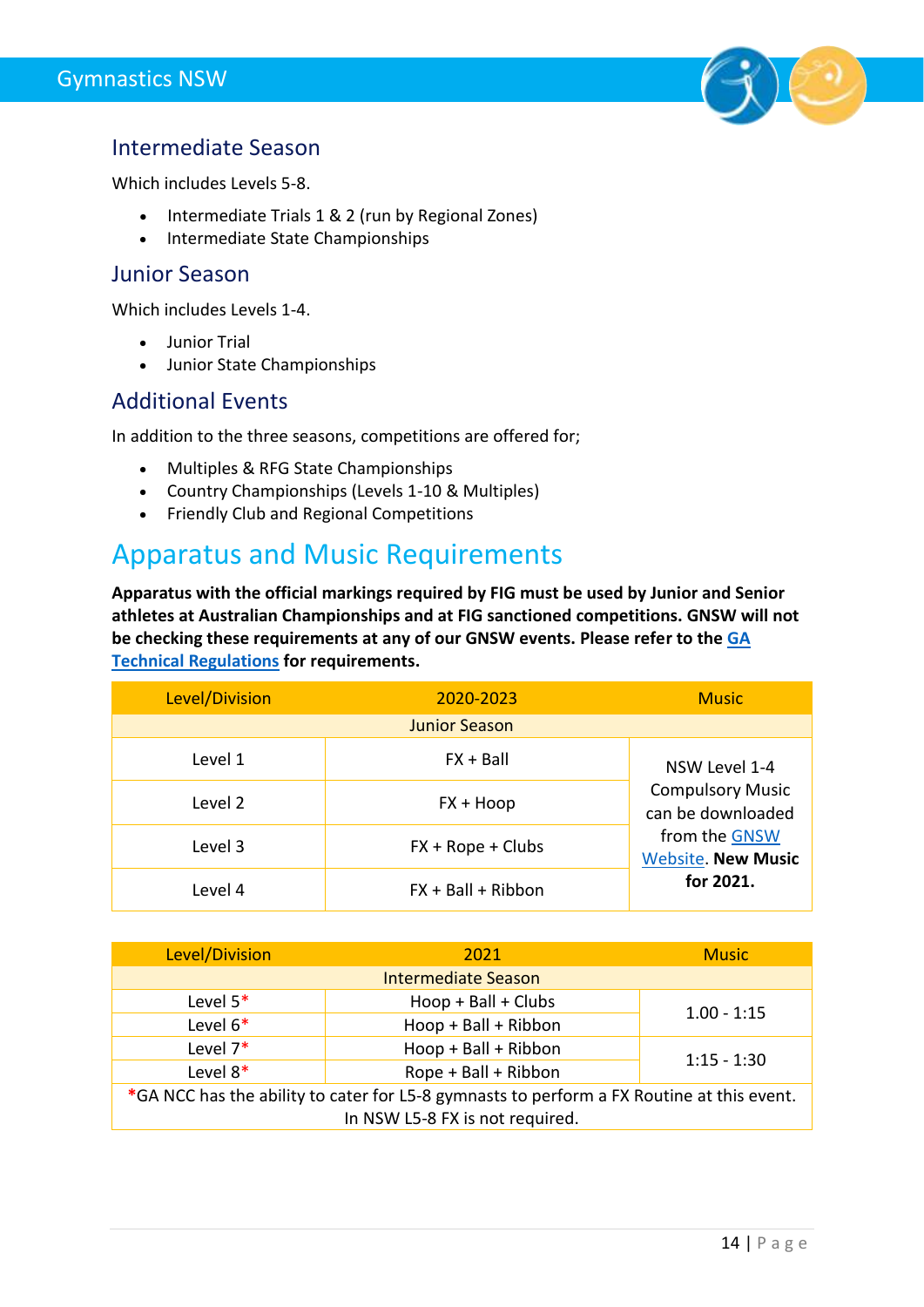Gymnastics NSW



| Level/Division                        | 2021                                    | <b>Music</b>  |  |  |  |
|---------------------------------------|-----------------------------------------|---------------|--|--|--|
| <b>Senior Season</b>                  |                                         |               |  |  |  |
| Stage 1                               | FX + Rope + Hoop                        | $1:00 - 1:15$ |  |  |  |
| Stage 2                               | $FX + Rope + Ball$                      |               |  |  |  |
| Sub Junior                            | FX + Rope + Hoop + Ball                 |               |  |  |  |
| Pre Junior                            | FX + Hoop + Ball + Clubs                |               |  |  |  |
| Level 9                               | Rope + Ball + Clubs + Ribbon            | $1:15 - 1:30$ |  |  |  |
| Junior International                  |                                         |               |  |  |  |
| Level 10                              | Hoop + Ball + Clubs + Ribbon            |               |  |  |  |
| Senior International                  |                                         |               |  |  |  |
| <b>Development Group</b>              | 4 Ropes                                 | $1:30 - 1:45$ |  |  |  |
| Pre Junior Group                      | 5 Balls                                 | $1:45 - 2:00$ |  |  |  |
| <b>Junior Group</b>                   | $(5$ Balls) + $(5$ Ribbons)             | $2:15 - 2:30$ |  |  |  |
| Senior Group                          | (5 Balls) + (3 Hoops + 2 Sets of Clubs) |               |  |  |  |
| Multiples and RFG State Championships |                                         |               |  |  |  |
| Cat 1 Trio                            | Hoop                                    | $1.00 - 1:15$ |  |  |  |
| Cat 1 Group                           | Ball                                    |               |  |  |  |
| Cat 2 Trio                            | Ball                                    |               |  |  |  |
| Cat 2 Group                           | Hoop                                    | $1.30 - 2:00$ |  |  |  |
| Cat 3 Trio                            | Hoop                                    |               |  |  |  |
| Cat 3 Group                           | Clubs                                   |               |  |  |  |
| Cat 4 Trio                            | Ribbon                                  |               |  |  |  |
| Cat 4 Group                           | Ball                                    | $1:45 - 2:15$ |  |  |  |
| Cat 5 Trio                            | Rope                                    |               |  |  |  |
| Cat 5 Group                           | (5 Sets of Clubs) + (2 Balls + 3 Hoops) |               |  |  |  |
| <b>RFG Division A</b>                 | <b>FX</b>                               | $1:45 - 2:00$ |  |  |  |
| <b>RFG Division B</b>                 | <b>FX</b>                               | $2:15 - 2:30$ |  |  |  |

### <span id="page-14-0"></span>Floor Requirements

Level 1-2 competes on half of 2 or 3 strip mats, Level 3-4 competes on 3 full strip mats and all of the remaining levels/divisions competes on a full competition floor space (13x13m).

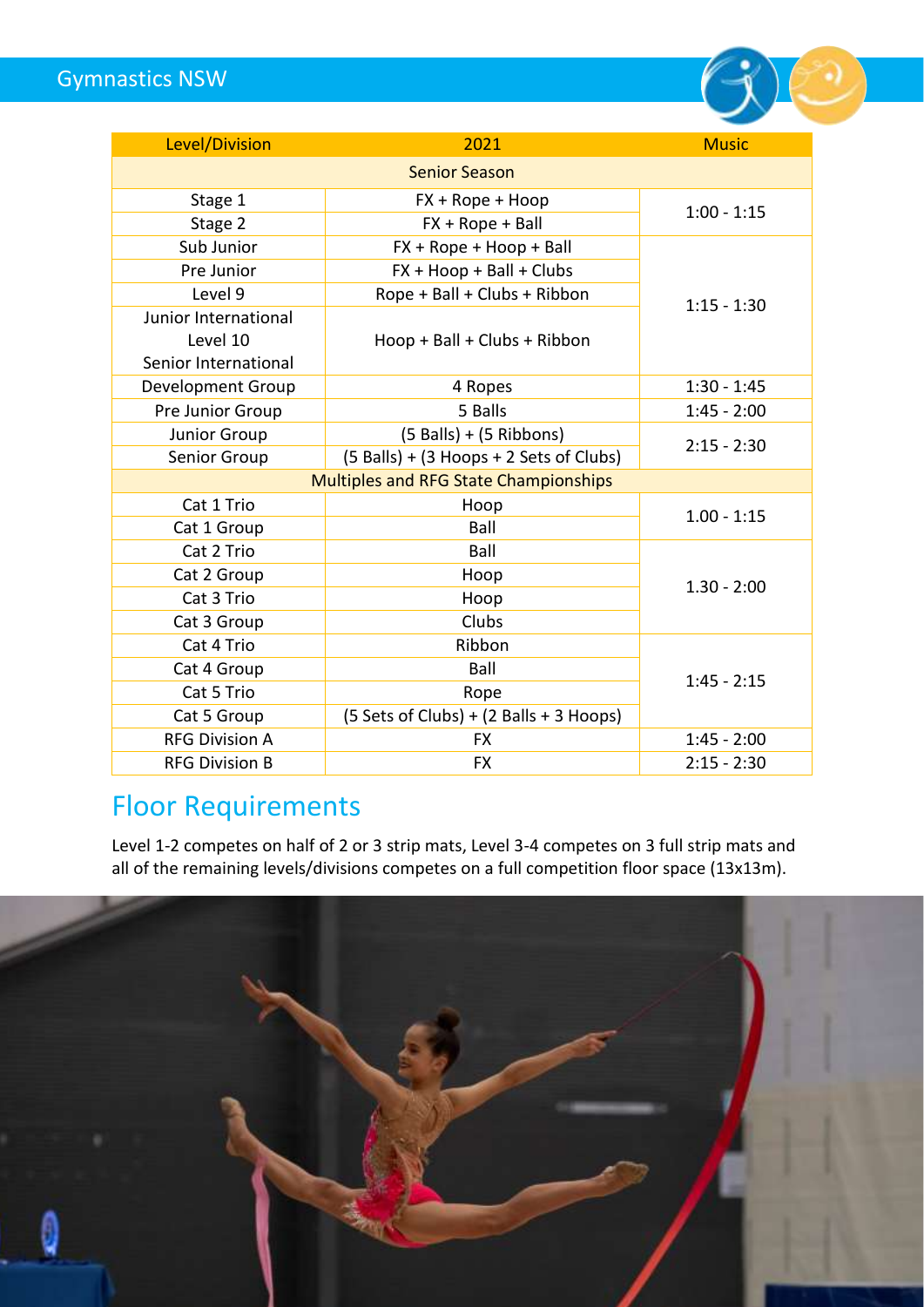

### <span id="page-15-0"></span>Group Number Requirements

| Group                                 | <b>Number of Gymnasts Competing</b> |
|---------------------------------------|-------------------------------------|
| Categories 1-4 Groups                 | 4 gymnasts                          |
| Category 5 Groups                     | 5 gymnasts + Reserve                |
| <b>Development Groups</b>             | 4 gymnasts + Reserve;               |
| Pre Junior, Junior & Senior Groups    | 5 gymnasts + Reserve                |
| <b>Rhythmic Freehand Groups (RFG)</b> | 6-10 gymnasts                       |

### <span id="page-15-1"></span>Development Groups

This group can be made up of Individual Levels and/or HP gymnasts if age permits. Levels gymnast's may compete in this division and also compete in their Levels Competition Season in the same calendar year however they won't be able to compete in any HP Groups (Pre Junior, Junior, Senior) and compete in the Levels Stream in the same calendar year. A HP Gymnast, if age permits, can compete in both Sub Junior and Pre Junior Group if clubs cannot make a full group in these two group divisions only. The Development Group routine requirements are the same as the Pre Junior Group except for apparatus, music length and number of gymnasts. Please refer back to the **Apparatus and Music Requirements** and [Group Number Requirements](#page-15-0) for details.

| Group                                       | <b>Gymnasts</b>                                                              | <b>Senior Trial</b>                                                        | Senior<br><b>State</b>                           | Australian<br>Championships                   | Multiples,<br>Intermediate<br>& Junior                                |
|---------------------------------------------|------------------------------------------------------------------------------|----------------------------------------------------------------------------|--------------------------------------------------|-----------------------------------------------|-----------------------------------------------------------------------|
| Development                                 | Levels<br>Gymnasts<br>(Turning 6-<br>10yr)                                   | Yes-In<br>Development<br>Group only                                        | Not able<br>to attend                            | Not able to<br>attend                         | Yes-<br>Individual &<br>Multiples/RFG<br>in the same<br>calendar year |
| Group<br>(Turning 6-<br>10yr)               | Stages 1-2<br>(Turning 6-<br>9yr)                                            | Yes-In<br>Individual &<br>Development<br>Group                             | Not able<br>to attend                            | Not able to<br>attend                         | Yes-RFG&<br>Cat 1 with<br>conditions                                  |
|                                             | Sub Junior<br>(Turning<br>10yr)                                              | Yes-In<br>Individual &<br>Development<br>Group                             | Yes-In<br>Individual                             | Yes-In<br>Individual                          | Yes-RFG only                                                          |
| Pre Junior<br>Group<br>Turning 10-<br>12yr) | Sub Junior<br>(Turning<br>$10-11$ yr)<br>Pre Junior<br>(Turning<br>$11-12yr$ | Yes-In<br>Individual,<br>Development<br>Group & Pre<br><b>Junior Group</b> | Yes-In<br>Individual<br>& Pre<br>Junior<br>Group | Yes-In<br>Individual &<br>Pre Junior<br>Group | Yes-RFG&<br>Cat 5 with<br>conditions                                  |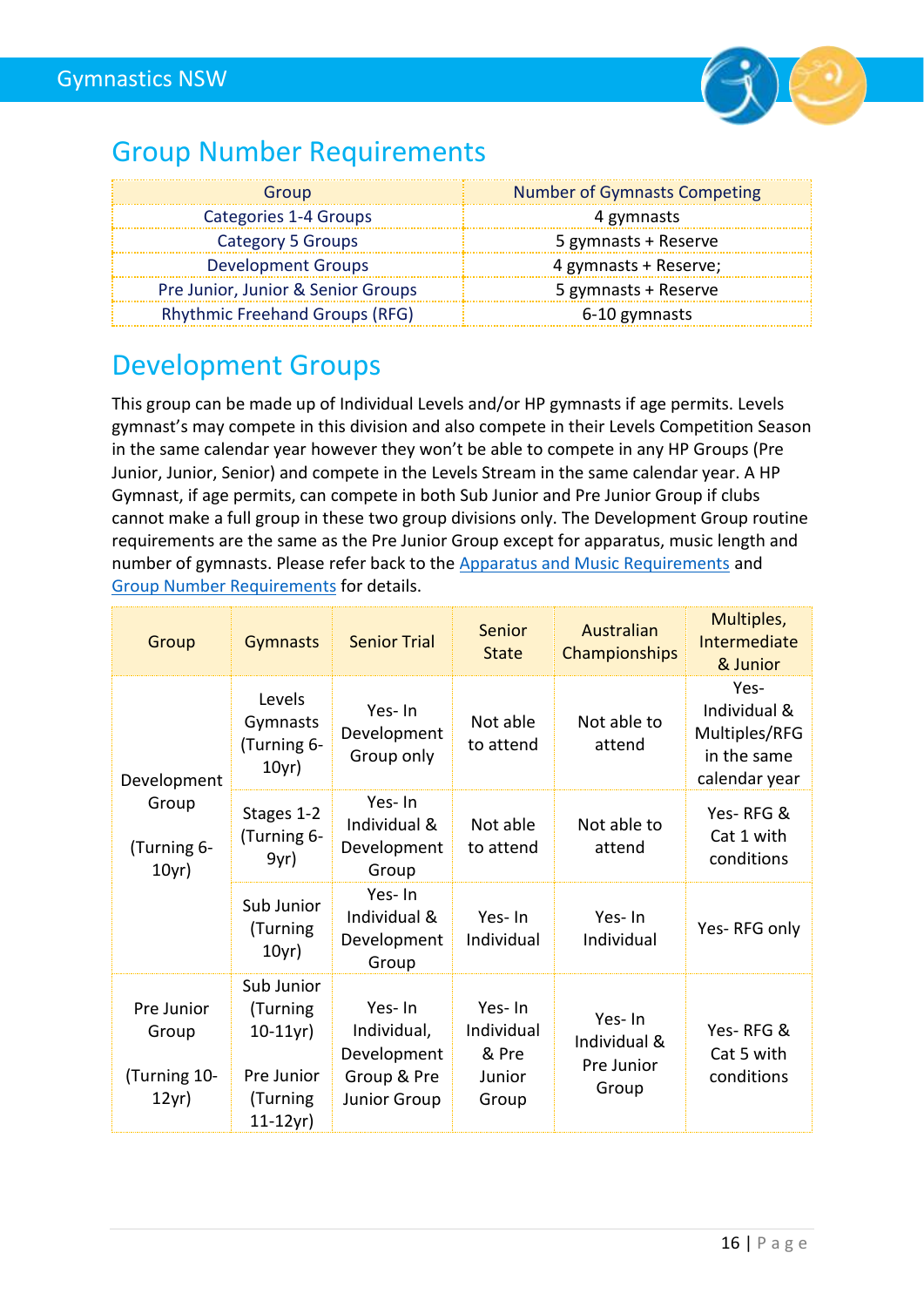

# <span id="page-16-0"></span>Specific Event Requirements

### <span id="page-16-1"></span>Entry and Qualification Requirements

| <b>Season</b>                                                                      | <b>Entry Requirements</b>                                                                                                                                                                                                                                                                                                           | <b>State Qualification</b> |    |  |  |
|------------------------------------------------------------------------------------|-------------------------------------------------------------------------------------------------------------------------------------------------------------------------------------------------------------------------------------------------------------------------------------------------------------------------------------|----------------------------|----|--|--|
|                                                                                    | Trials: There are no entry restrictions to<br>attend these events.                                                                                                                                                                                                                                                                  | Sub Junior                 | 25 |  |  |
|                                                                                    | Senior State: A club may enter as many<br>individual gymnasts* and Groups as<br>they wish in a division, as long as the                                                                                                                                                                                                             | Pre Junior                 | 27 |  |  |
|                                                                                    | gymnasts/groups have attained the<br>State qualifying score at either GNSW<br>Senior Trial 1 or 2.                                                                                                                                                                                                                                  | Level 9                    | 27 |  |  |
|                                                                                    | Please note; If gymnasts in a Group<br>change from Trial 1 to Trial 2, the new                                                                                                                                                                                                                                                      | Junior Int                 | 29 |  |  |
| Senior<br>Season                                                                   | Group of gymnasts competing at Trial 2<br>must achieve the State qualifying score<br>again to be able to attend Senior State                                                                                                                                                                                                        | Level 10                   | 31 |  |  |
|                                                                                    | Championships.<br>Reserves for Groups must be                                                                                                                                                                                                                                                                                       | Senior Int                 | 35 |  |  |
|                                                                                    | nominated on the entry form. Should a<br>club require additional reserves, Clubs<br>must complete the Special Request                                                                                                                                                                                                               | Pre Junior Group           | 10 |  |  |
|                                                                                    | Form prior to the event with supporting<br>documentation.<br>*Stages and Development Group                                                                                                                                                                                                                                          | Junior Group               | 14 |  |  |
|                                                                                    | divisions are not able to attend Senior<br>State Championships.                                                                                                                                                                                                                                                                     | Senior Group               | 18 |  |  |
|                                                                                    | Trial 1: A Club may enter as many individual gymnasts as they wish in a<br>level only in their club allocated regional zone. (North/South Zone or<br><b>Country Championships)</b>                                                                                                                                                  |                            |    |  |  |
|                                                                                    | Trial 2: There are no entry restrictions to attend this combined regional<br>event.                                                                                                                                                                                                                                                 |                            |    |  |  |
| Intermediate<br>Season                                                             | Intermediate State: This event is capped. A club may only enter the<br>selected gymnasts published by GNSW post Trial 2. The number per<br>Level/Division will be finalised once entries are in for the Trial events and<br>will be published prior to Trial 1. Please refer to the Qualification Process<br>below for all details. |                            |    |  |  |
|                                                                                    | No interstate entries will be accepted into this season.                                                                                                                                                                                                                                                                            |                            |    |  |  |
|                                                                                    | <b>Qualification Process:</b> Gymnasts who have attended the GNSW sanctioned Intermediate                                                                                                                                                                                                                                           |                            |    |  |  |
|                                                                                    | Trial events will be eligible for State Championships and will be selected from the highest                                                                                                                                                                                                                                         |                            |    |  |  |
| combined ranking points. This includes their T1 result plus their T2 result.       |                                                                                                                                                                                                                                                                                                                                     |                            |    |  |  |
| Trial 1 (First North/South Zone Trial and Country Championships for Country Clubs) |                                                                                                                                                                                                                                                                                                                                     |                            |    |  |  |
| Please note; Country Clubs may attend North Zone T1 however points will only be    |                                                                                                                                                                                                                                                                                                                                     |                            |    |  |  |
|                                                                                    | awarded for Country Championships for the T1 points.                                                                                                                                                                                                                                                                                |                            |    |  |  |
| 8 weekend 2])                                                                      | Trial 2 (Combined North/South Zone Trial over two weekends [L5-6 weekend 1, L7-                                                                                                                                                                                                                                                     |                            |    |  |  |
|                                                                                    |                                                                                                                                                                                                                                                                                                                                     |                            |    |  |  |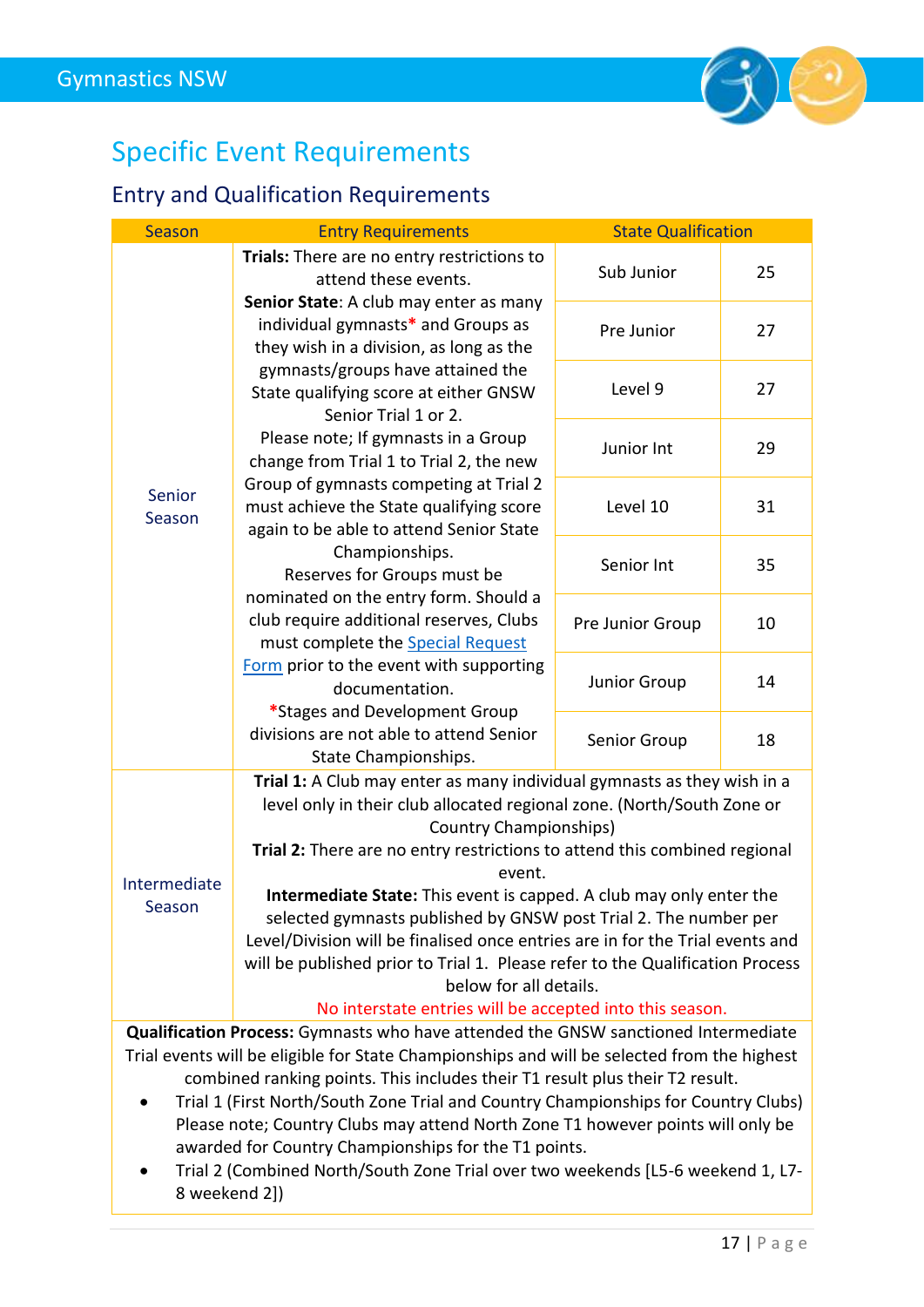

| <b>AA Position</b> | 1st  | 2nd              | 3rd  | 4th  | 5th  | 6th                                | 7th              | 8th  | 9th            | 10th |
|--------------------|------|------------------|------|------|------|------------------------------------|------------------|------|----------------|------|
| Trial 1<br>Points  | 10   | 9                | 8    | 7    | 6    | 5                                  | 4                | 3    | $\overline{2}$ | 1    |
| Trial 2<br>Points  | 20   | 19               | 18   | 17   | 16   | 15                                 | 14               | 13   | 12             | 11   |
| <b>AA Position</b> | 11th | 12 <sub>th</sub> | 13th | 14th | 15th | 16th                               | 17 <sub>th</sub> | 18th | 19th           | 20th |
| Trial 1<br>Points  |      |                  |      |      |      | Points awarded up to 10 AA places. |                  |      |                |      |
| Trial 2<br>Points  | 10   | 9                | 8    | 7    | 6    | 5                                  | 4                | 3    | $\overline{2}$ | 1    |

**Ties**

- Where there is a tie after Trial 2 within the same level/division, the Competition Coordinator will review gymnasts' aggregated scores to find the best highest possible result score (initially using Trial 2 score). Where a tie still exists Trial 1 score will be added. If a gymnast didn't compete at both Trials and doesn't have two scores, then they will be ineligible for selection i.e. they will lose the tie.
- If a vacant position remains, it will be at the discretion of the selection committee as to whether a gymnast will be considered for State Championships.
- If a special consideration has been received and approved by the RG GC prior to State Championships, the special consideration will be reviewed against the last position selected for that level/division. The Selection Committee will review the gymnast most recent performances and their readiness for attendance at the GNSW Intermediate State Championships.

#### **Extenuating circumstances**

Should a gymnast who has entered Trials and Country Championships be unable to compete at any of the events due to illness, injury or extenuating circumstances, they must follow the procedure for consideration of extenuating circumstances as outlined below.

- If illness or injury, a medical certificate MUST be submitted [online](https://form.jotform.com/201548647244054) to the ESDO. This certificate should be dated prior to the event or no later than 24 hours after the start of the missed competition.
- [A letter of consideration](https://www.jotform.com/GymnasticsNSW/gnsw-committee-meetings--item-for-d) where the gymnast has been unable to attend the event due to extenuating circumstances. The final decision as to whether the extenuating circumstances are acceptable shall reside with the Selection Committee.
- If for any other reason a gymnast cannot comply with the above, contact the **ESDO** via email before leaving the event.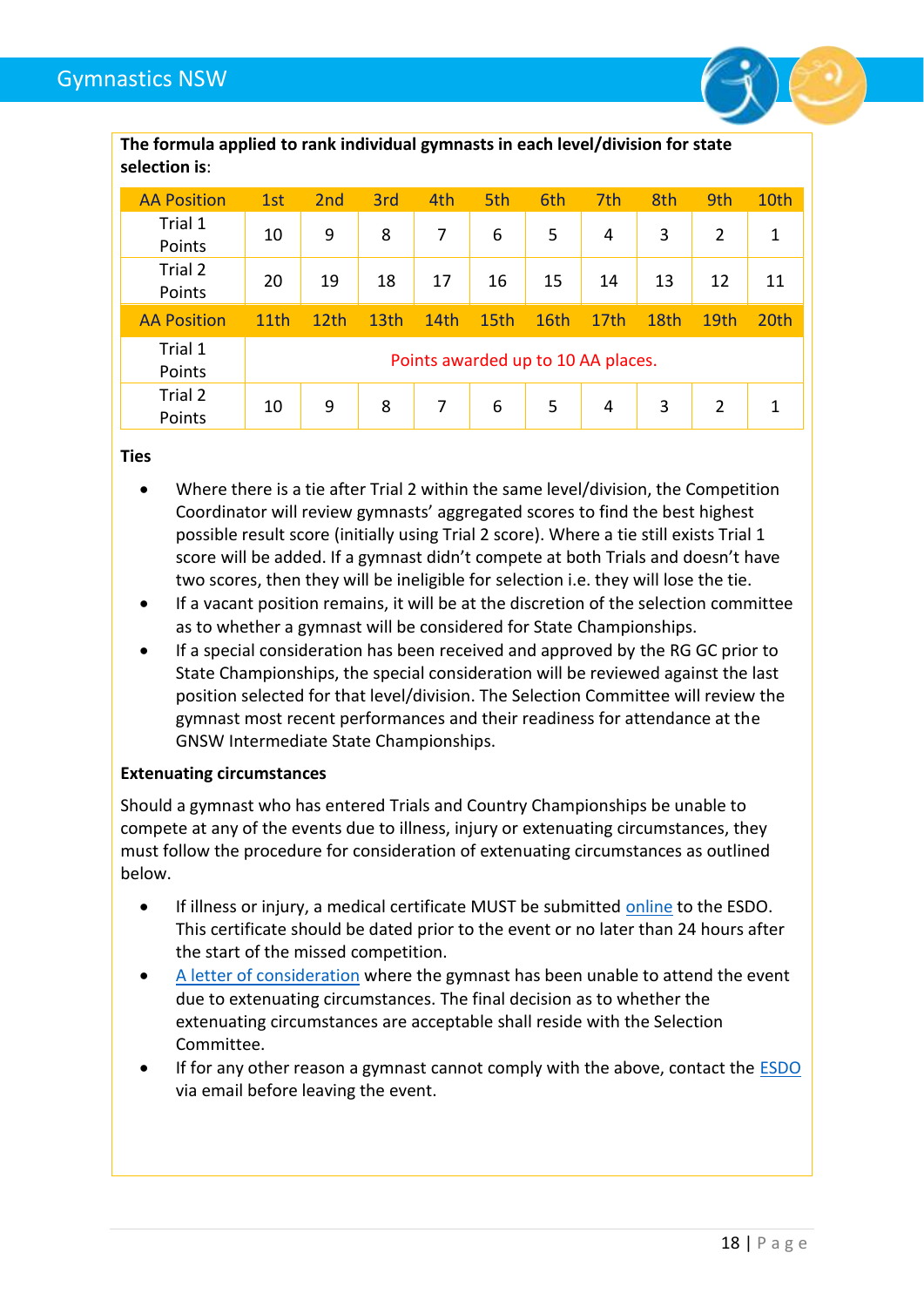

**The selected gymnasts to attend the GNSW Intermediate State will be named after the completion of Trial 2 BUT will not be ratified until**

- The Competition Coordinator has audited Trial 2 scores
- 24 hours after the entire competition has concluded and the RG GC is in receipt of any special consideration requests

Should there be any changes to the gymnasts selected the RG GC will immediately advise the affected gymnasts.

| Season                                                      | <b>Entry Requirements</b>                                                                                                                                                                                                                                                                                                                                                                                                                                                                                                                                                                                                                                                                                                                                                                                                                                                      |
|-------------------------------------------------------------|--------------------------------------------------------------------------------------------------------------------------------------------------------------------------------------------------------------------------------------------------------------------------------------------------------------------------------------------------------------------------------------------------------------------------------------------------------------------------------------------------------------------------------------------------------------------------------------------------------------------------------------------------------------------------------------------------------------------------------------------------------------------------------------------------------------------------------------------------------------------------------|
| <b>Junior Season</b>                                        | Trial: There are no entry restrictions to attend this event.<br>Junior State: A club may enter as many individual gymnasts as they<br>wish in a level, as long as the gymnasts have attended the one<br><b>GNSW Junior Trial.</b><br>No interstate entries will be accepted into this season.                                                                                                                                                                                                                                                                                                                                                                                                                                                                                                                                                                                  |
| <b>Multiples &amp; RFG</b><br><b>State</b><br>Championships | There are no entry restrictions to attend this event.<br>A gymnast can have a max of 3 entries within Multiples.<br>A gymnast can register in any one category. They may<br>compete one category higher in either trio or group if age<br>eligible. For example; a Category 2 gymnast competes in<br>both trio and group for their division and in addition could<br>compete in Category 3 trio or group. They would not be<br>eligible for Category 4.<br>Stages are only permitted to compete in the stage's division<br>in Category 1 and only one stages gymnast in Category 2<br>Group making up less than 50% of the group.<br>A gymnast cannot compete against themselves, so can only<br>enter one routine within the same category/sub section.<br>Substitute gymnasts are permitted if a doctor's certificate<br>for the withdrawal of a gymnast has been submitted. |

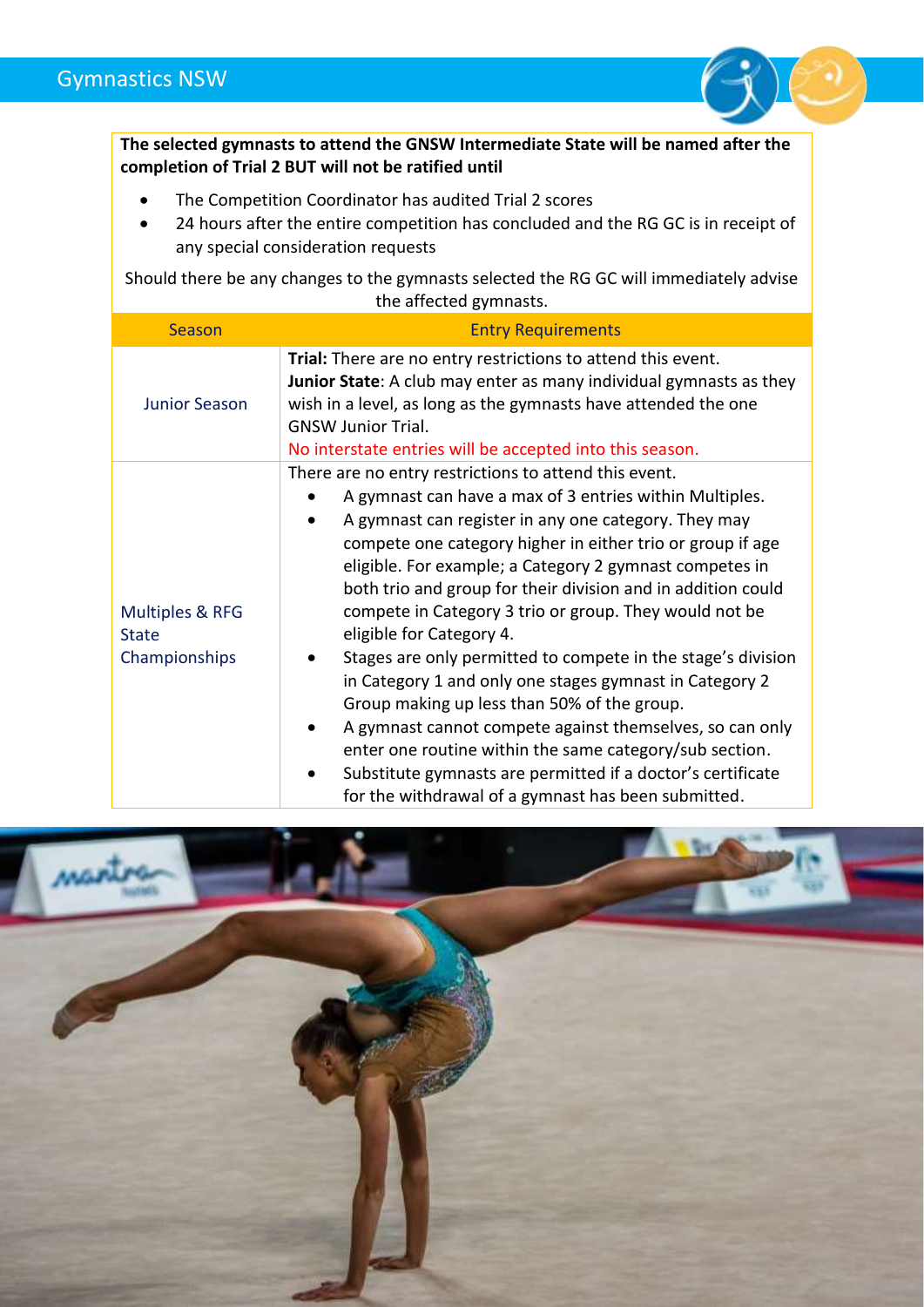

#### <span id="page-19-0"></span>Mixed Club Entries

- Gymnasts in HP Groups do not have to be from the same club.
- Gymnast in Multiples & RFG can create a mixed club group if the club cannot make a group in that division from their own club.
- For mixed club entries, clubs must complete the additional tab on the entry form confirming the names and clubs in each group. The name of the group will be both club names and full names of all gymnasts.

The GC would like to reinforce how important it is to have arrangements clearly articulated and agreed at the start when forming a mixed club group. Please see below the communication guidelines between clubs when forming a group;

- Seek interest in own club
- Seek interest with other clubs via club owners/managers
- Communication must be between club owners and managers
- Club owners and managers to meet and discuss options
- Club owners/managers to confirm training and logistics
- Clubs owners/managers to contact their own members with training information

Please note; forming a mixed club group doesn't change athlete's registration or program fees with their affiliated club.

| Season                                                                                                                                                                | <b>Apparatus</b><br>$1st - 6th$                               | <b>All Around</b><br>$1st - 6th$                     | <b>Teams AA</b><br>$1st - 6th$                      | <b>Banding</b>                                |
|-----------------------------------------------------------------------------------------------------------------------------------------------------------------------|---------------------------------------------------------------|------------------------------------------------------|-----------------------------------------------------|-----------------------------------------------|
| Senior                                                                                                                                                                | <b>HP Individuals</b><br>& L9-10<br>Junior & Senior<br>Groups | <b>HP Individuals</b><br>& L9-10<br><b>HP Groups</b> | At State only<br>for HP<br>Individuals &<br>$L9-10$ | N/A                                           |
| Intermediate                                                                                                                                                          | Level 5-8                                                     | Level 5-8                                            | At State &<br>Country<br>Championships<br>only.     | N/A                                           |
| Junior*                                                                                                                                                               | N/A                                                           | N/A                                                  | N/A                                                 | Level 1-2 Per<br>App and Level<br>3-4 AA only |
| Multiples & RFG                                                                                                                                                       | Cat 5 Group                                                   | Categories 1-5<br><b>RFG</b>                         | N/A                                                 | N/A                                           |
| *Banding scores for Level 1-4 will be released prior to the Junior Competition Season<br>2021 on the GNSW Technical Regulations Website-RG- Updates & Clarifications. |                                                               |                                                      |                                                     |                                               |

#### <span id="page-19-1"></span>Awards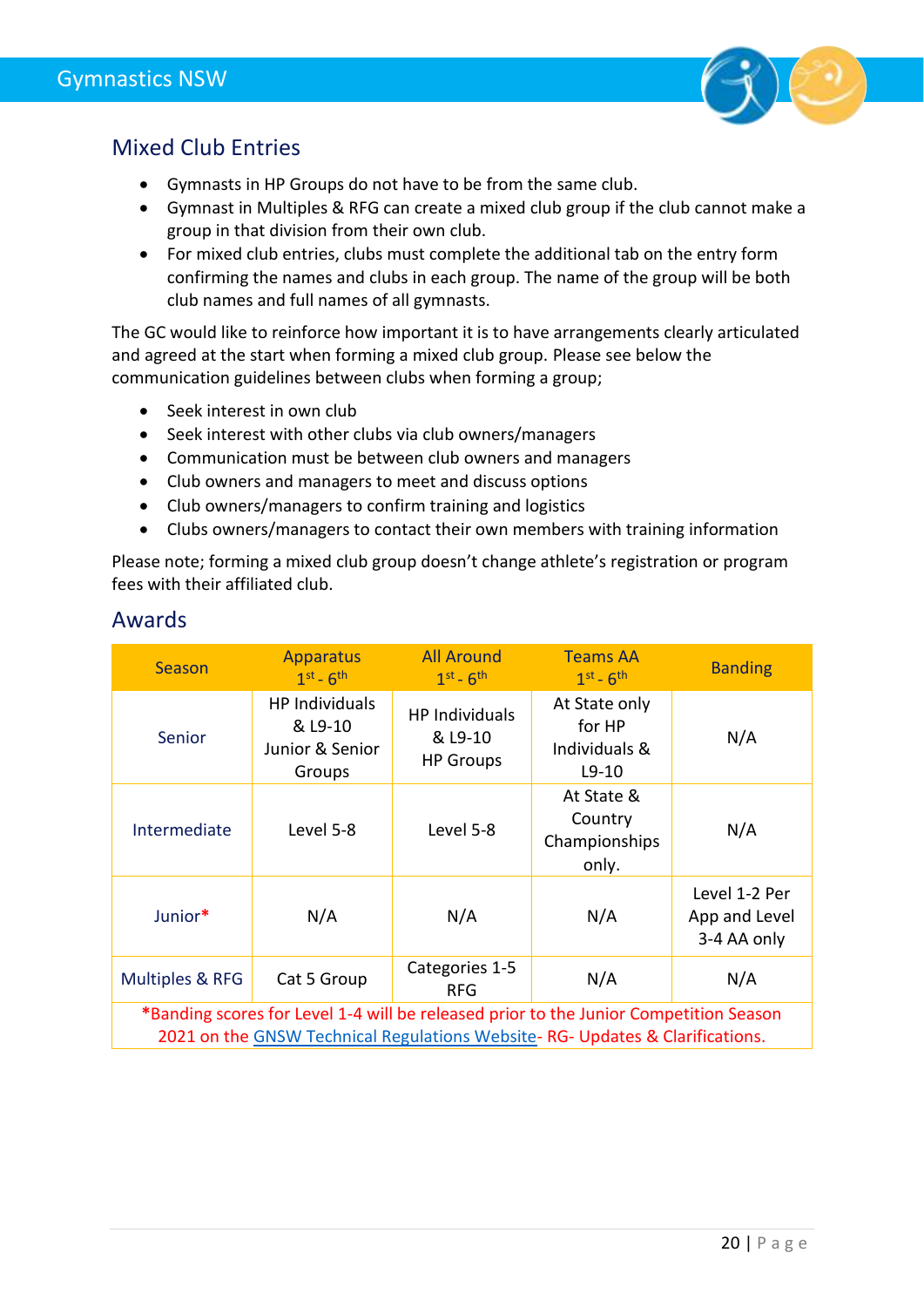

#### <span id="page-20-0"></span>Teams

To be eligible for team awards at Senior and Intermediate State Championships each club may enter a team (min three- maximum six gymnasts) in the below levels/Divisions.

- All Level 5-8 Divisions
- All HP Individual Divisions & Level 9-10

The individual gymnasts scores, for each team, will be ranked and the best ten (10) scores will be used to calculate the overall team score for HP Individual Divisions & Level 9-10 and the best seven (7) for Levels 5-8. If a team member is injured during the competition and doesn't complete all their routines, those scores can still be used to calculate the total team score.

#### <span id="page-20-1"></span>Tied Scores

Where a tie is awarded, the tied recipients each receive the relevant award. The next place is not awarded.

#### <span id="page-20-2"></span>Protesting Scores

There are no enquiries against the score at any GNSW RG events. Apparatus and All Around Ties will not be broken.

#### <span id="page-20-3"></span>Spare Apparatus

The RG GC will provide replacement apparatus as per requirements from FIG for the Senior competition season i.e. along two of the four lines of the floor area (not including the entry point).

For the Intermediate Season and Multiples & RFG State Championships, a coach can put up to two spare apparatus on the competition floor area as per requirements from FIG. Coaches are responsible for placing this around the floor and retrieving it at the end of each routine.

#### <span id="page-20-4"></span>Live Scoring

Live Scoring will be available at all GNSW RG Senior Season competitions, Intermediate State Championships and Multiples & RFG State Championships via the [online](https://app.rgscores.com/) app.

For the Junior Season, there are no score displays and only Level 3-4 will have results published.

#### <span id="page-20-5"></span>Country Championships

Please refer to the Country Championships Handbook for full details of this event. The Handbook can be found on the [GNSW Website.](http://www.gymnsw.org.au/NSW/Our_Events/NSW/Events/Calendar/COVID_2020_event_calendar.aspx?hkey=7b7f5947-0b66-40ae-82d5-b38fc0685030)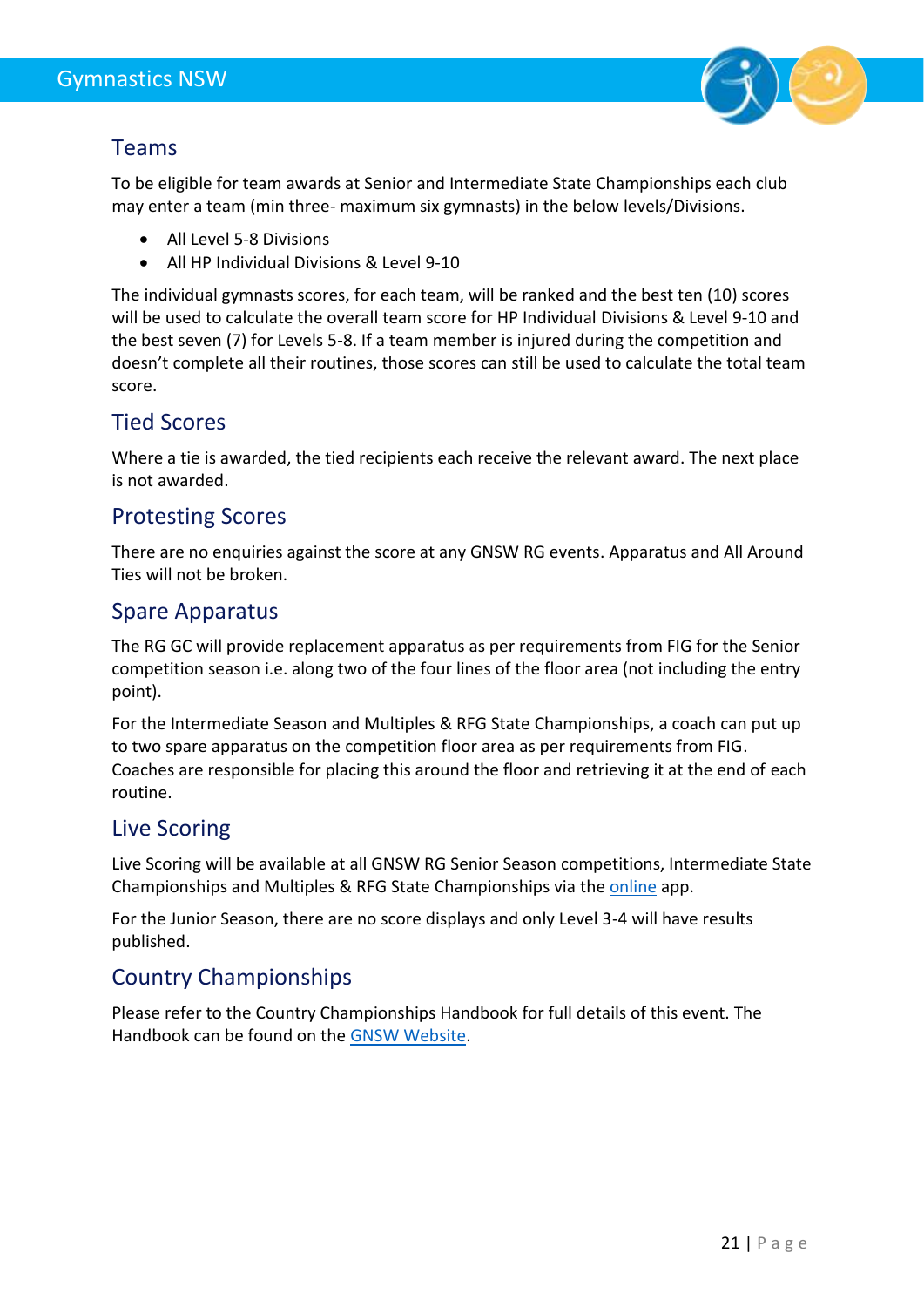

# <span id="page-21-0"></span>Selection Process

### <span id="page-21-1"></span>Australian Championships NSW State Team

#### **Selection Committee**

The selection committee consists of the GNSW RG Gymsport Committee (unless any individual has a conflict of interest) and ESDO as the ex officio.

#### **Athlete Selection Criteria**

At Australian Championships NSW may enter a maximum of:

- Six (6) athletes in Sub Junior, Pre Junior and Level 10 of the individual competition
- Eight (8) athletes in Junior and Senior individual competition (6 in each team with the three (3) top scores to count).
- Three (3) teams in each division of the group competition.

Only gymnasts who have achieved the National qualifying score in their division at a senior GNSW sanctioned event will be eligible for State team consideration. Please refer to the [GA](https://www.gymnastics.org.au/GA/About_Us/By-laws__Policies___Technical_Regulations/Ga/About/By-laws__Policies___Technical_Regulations.aspx?hkey=08379530-4144-406e-ba6f-914e3e53d934)  [Regulations](https://www.gymnastics.org.au/GA/About_Us/By-laws__Policies___Technical_Regulations/Ga/About/By-laws__Policies___Technical_Regulations.aspx?hkey=08379530-4144-406e-ba6f-914e3e53d934) for final qualifying scores.

| <b>Sub Junior</b>       | 30 |
|-------------------------|----|
| <b>Pre Junior</b>       | 32 |
| <b>Junior Int</b>       | 34 |
| Level 10                | 36 |
| <b>Senior Int</b>       |    |
| <b>Pre Junior Group</b> |    |
| <b>Junior Group</b>     | 16 |
| <b>Senior Group</b>     |    |

The only exception for consideration of a qualifying score at an event other than a GNSW event (and obtained outside Australia), will be at the discretion of the selection committee, prior to the GNSW Senior State Championships. Clubs must complete the [GNSW Travel](https://www.jotform.com/GymnasticsNSW/gnsw-travel-sanction-request)  [Sanction Request Form](https://www.jotform.com/GymnasticsNSW/gnsw-travel-sanction-request) of their intent to travel to an event and seek approval for their participation at least 90 days prior to the anticipated departure date. GNSW events will always take precedence and the application will be denied if it is conflicting with any selection event.

#### **Athlete Selection Process**

Gymnasts will be selected from the highest combined ranking points. This includes their best GNSW Senior Trial result, plus their GNSW Senior State Championship result.

AA Position 1st 2nd 3rd 4th 5th 6th 7th 8th 9th 10th 11th 12th Trial Points 14 12 10 9 8 7 6 5 4 3 2 1 State Points 18 15 12 11 10 9 8 7 6 5 4 3

The formula applied to rank individual gymnasts and groups for state team consideration is: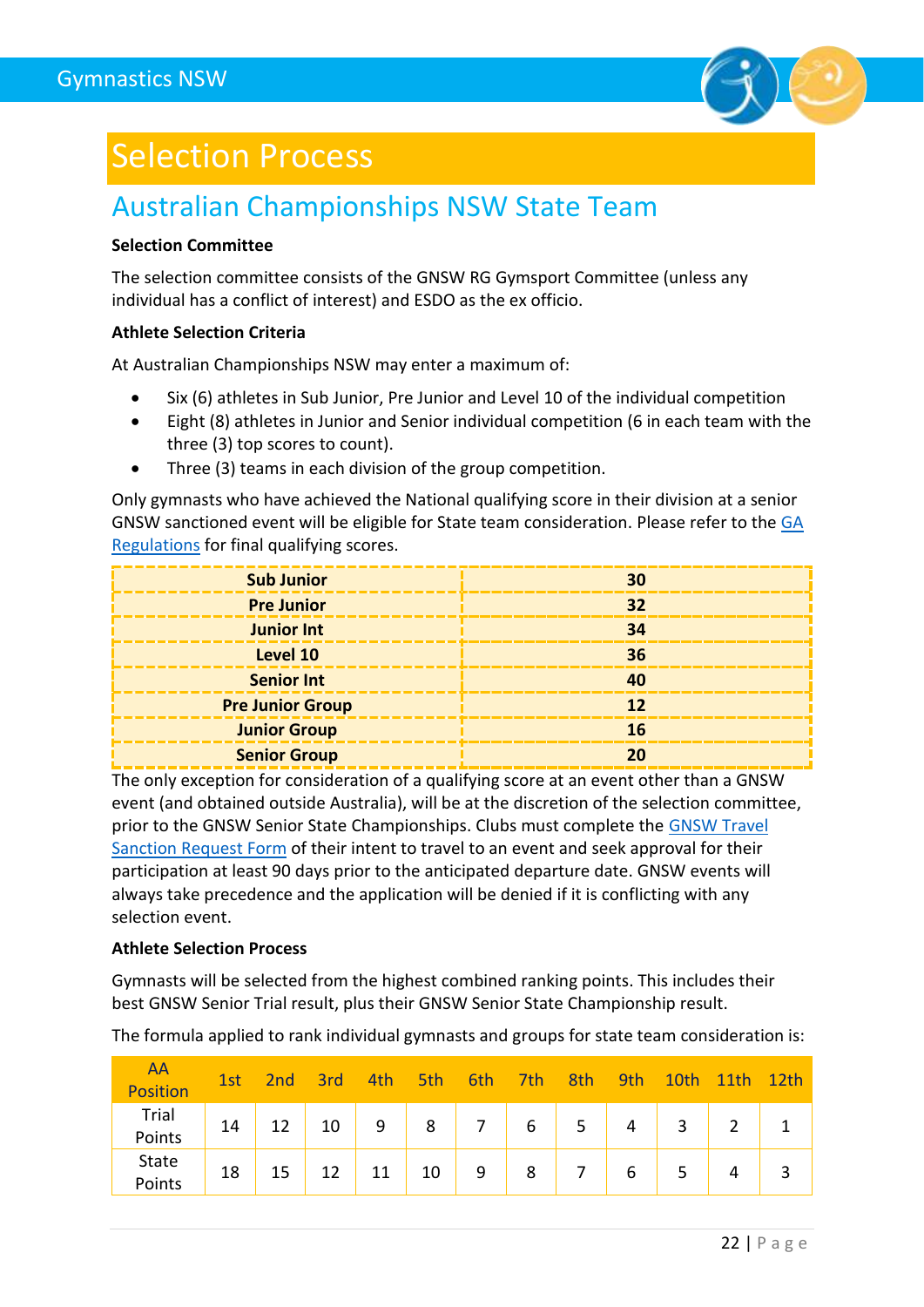

Please note; Points will be only awarded when a gymnast/group achieves the State [qualifying score.](#page-16-1)

#### **Ties**

- Where there is a tie at State Championships for a team position, the Competition Coordinator will review gymnasts' aggregated scores to find the best highest possible result score (initially using best State Trial and State Championships aggregated scores). Where a tie still exists the other State Trial score will be added. If a gymnast/group does not have a second trial score, then they will be ineligible for selection i.e. they will lose the tie.
- If a vacant position remains, it will be at the discretion of the selection committee as to whether a gymnast will be considered for the team selection.
- If a special consideration has been received and approved by the RG GC prior to State Championships, the special consideration will be reviewed against the 6th placed position on the team. The Selection Committee will review the gymnast/groups most recent performances, their readiness for attendance at the Australian Championships and their ability to be able to contribute to the overall State Teams performance.

#### **Extenuating circumstances**

Should a gymnast who has entered State Trials and Senior State Championships be unable to compete at any of the events due to illness, injury or extenuating circumstances, they must follow the procedure for consideration of extenuating circumstances as outlined below.

- If illness or injury, a medical certificate MUST be submitted [online](https://form.jotform.com/201548647244054) to the ESDO. This certificate should be dated prior to the event or no later than 24 hours after the start of the missed competition.
- [A letter of consideration](https://www.jotform.com/GymnasticsNSW/gnsw-committee-meetings--item-for-d) where the gymnast has been unable to attend the event due to extenuating circumstances. The final decision as to whether the extenuating circumstances are acceptable shall reside with the Selection Committee.
- If for any other reason a gymnast cannot comply with the above, contact the ESDO before leaving the event.

#### **The GNSW RG State Team will be named after the completion of State Championships BUT will not be ratified until**

- The Competition Coordinator has audited the State Championship scores
- 24 hours after the entire competition has concluded and the RG GC is in receipt of any special consideration requests; and
- The GNSW Board of Management has accepted all team members as being suitable to represent their State.

At Senior State Championships one non-traveling reserve in each division will also be named.

Should there be any changes to the team named at State Championships the RG GC will immediately advise the affected gymnasts.

Please note; The following criteria are to be used in conjunction with the Gymnastics NSW Selection Policy. Any gymnast, coach or judge, financially in debt, to GNSW or GA will not be